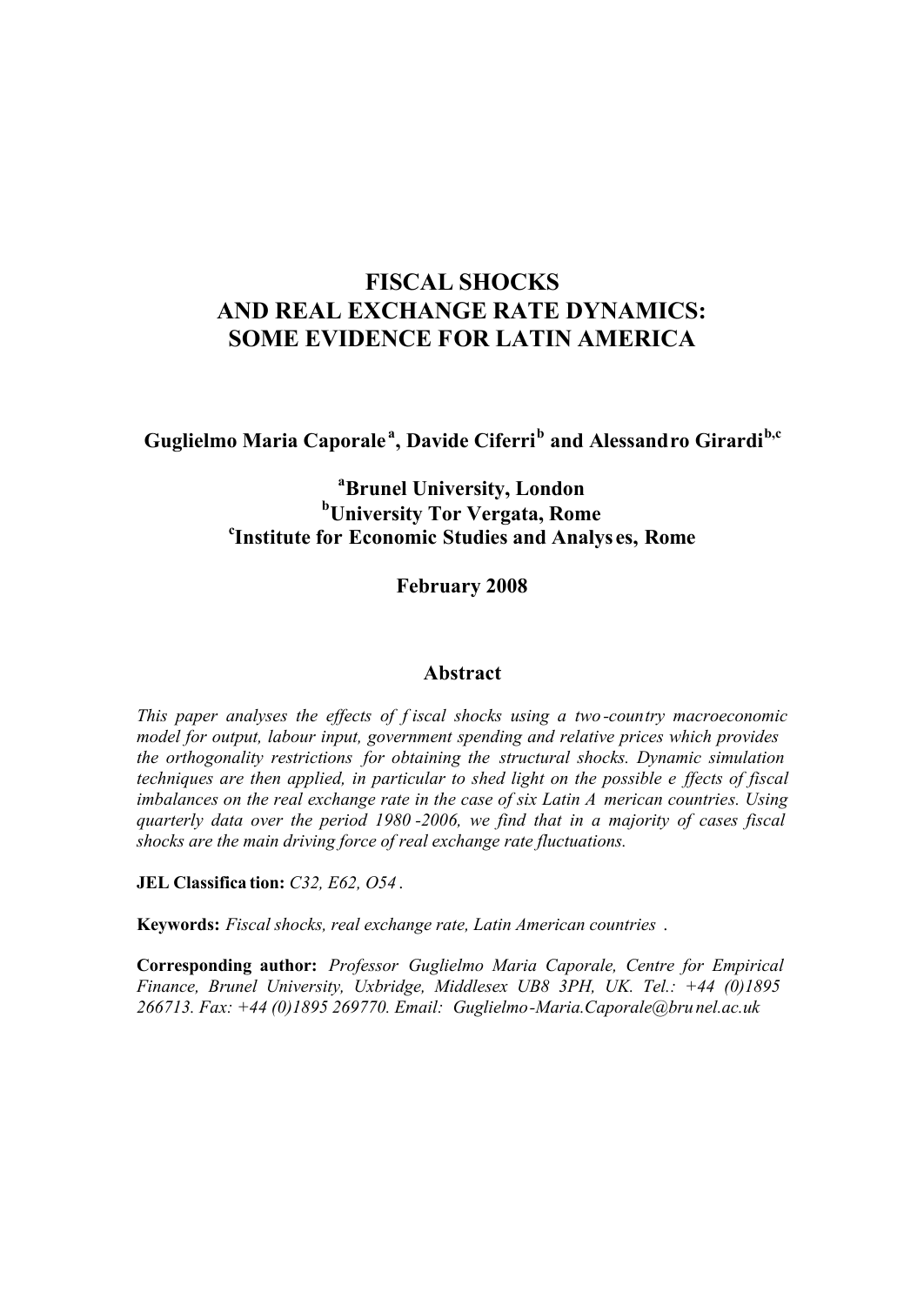## **1. Introduction**

In recent years, the macro-economic effects of fiscal shocks have been extensively analysed in the empirical literature (Hemming et al., 2002 ). Some studies have applied Vector AutoRegression (VAR) methods previously used to ana lyse the effects of unanticipated monetary impulses. Fiscal shocks have usually been modelled by imposing sign restrictions on the impulse responses (Mountford and Uhlig, 2005), by relying on a Choleski ordering with the fiscal variable appearing first (Favero, 2002), or by exploiting decision lags in fiscal policy and institutional information about the elasticity of fiscal variables to economic activity within a structural VAR framework (Blanchard and Perotti, 2002). Based on the 'narrative approach' of R omer and Romer (1989), another strand of literature has pursued an alternative route where specific exogenous fiscal episodes are isolated through dummies (Burnside et al. 2004, and Christiano, et al. 1999, among others).

Despite this growing empirical lit erature, there is still no consensus on the size or even the sign of the effects of fiscal shocks on output or the real exchange rate. A possible explanation are the difficulties involved in their identification. As pointed out in Mountford and Uh lig (2005), standard problems encountered in the application of the VAR methodology to assess the effects of fiscal shocks are the following: *i*) how to distinguish movements in fiscal variables which are caused by fiscal policy shocks from those in response to other shocks; *ii*) how properly to define fiscal shocks; *iii*) the existence of a temporal lag between the announcement and the implementation of fiscal policy. The narrative approach makes it possible to circumvent potentially controversial identifying assumpti ons (typical of the VAR approach), but it has the drawbacks that these episodes could be in part anticipated or that substantial fiscal shocks, of different type or sign, could have occurred around the same time (Perotti, 2002) .

In general, all these studi es have mainly focused on developed countries and within a closed-economy setup, while the literature on the international transmission of fiscal policy has been almost exclusively theoretical ( Baxter, 1992; Bianconi and Turnovsky, 1997; Obstfeld and Rogof f, 1995). An exception is a recent empirical paper by Arin and Koray (2008), who investigate how US fiscal shocks affects the US economy and how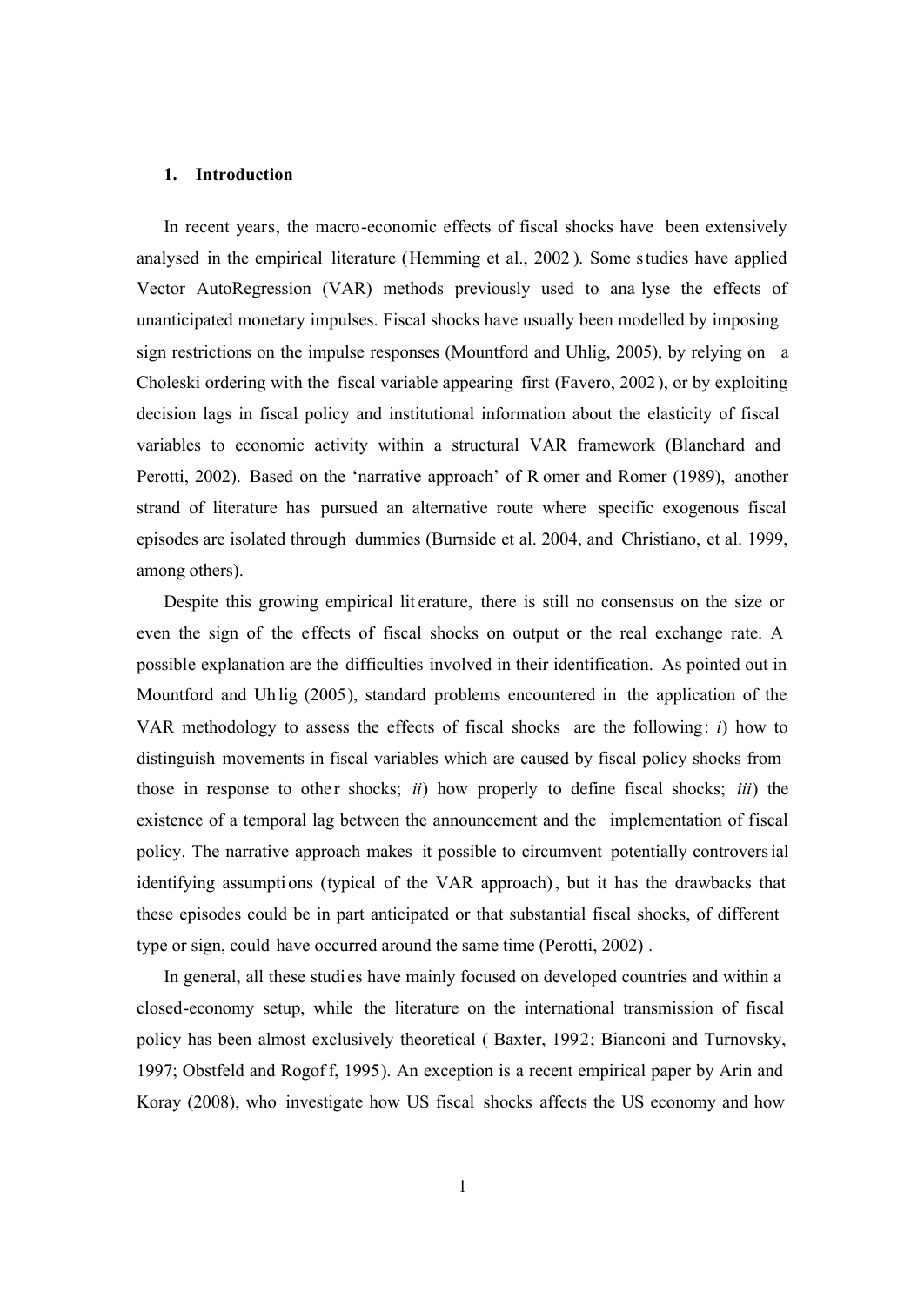they are transmitted to Canada . In the present paper, we focus instead on the effects of fiscal shocks on international competitiveness (the bilateral real exchange rate vis-à-vis the US dollar) in six Latin American (LA) countries (namely, Argentina, Bolivia, Brazil, Chile, Mexico and Peru), over the period 1980 -2006. Since the seminal contribution of Krugman (1979), it is well known among international economists that most of the LA countries suffered speculative attacks on their currencies from international investors mainly because of inconsistencies between domestic macroeconomic policies and the adopted exchange rate regime . In turn, real exchange rate misalignments have often led to macroeconomic disequilibria, and hence the correction of external imbalances might require both demand management policies and real exchange rate devaluations (see, among others, Edwards, 1988). As a result, equilibrium real exchange rate s have changed over time, periods of large appreciations being followed by severe depreciations or periods of stability. Furthermore, real exchange rate variability in the LA countries over the eighties was greater than almost anywhere else in the world (Edwards, 1989), owing to debt crises tha t resulted in a real depreciation of the domestic currency , with frequent devaluations and inflationary episodes.

To the best of our knowledge, the effects of fiscal shocks on the real exchange rates in the LA countries are yet to be investigated in the literature. Previous analyses of the sources of real exchange rate fluctuations have typically focused on the role of real demand (Enders and Hurn, 1994), moneta ry (Clarida and Gali, 1994; Weber, 1997) or productivity (Alexius, 2005) shocks, and have overlooked the possible effects of fiscal unbalances on countries' international competitiveness. Notable exceptions are the studies of Obstfeld (1993) and Asea and M endoza (1994), where, in contrast to more traditional monetary approaches, the focus is on the role of fiscal policy and other real variables (such as productivity shocks) in real exchange rate models. Further, only a few studies (Chowdhury, 2004; Hoffmaister and Roldós, 2001 ) have investigated the sources of real exchange rates fluctuations in developing economies, mainly relying on the approach proposed by Blanchard and Quah (1989) to assess the relative contribution of temporary and permanent disturbance s, while the recent paper by Rodríguez and Romero (2007) explicitly analyses the permanent/transitory decomposition of real exchange rates in four LA countries.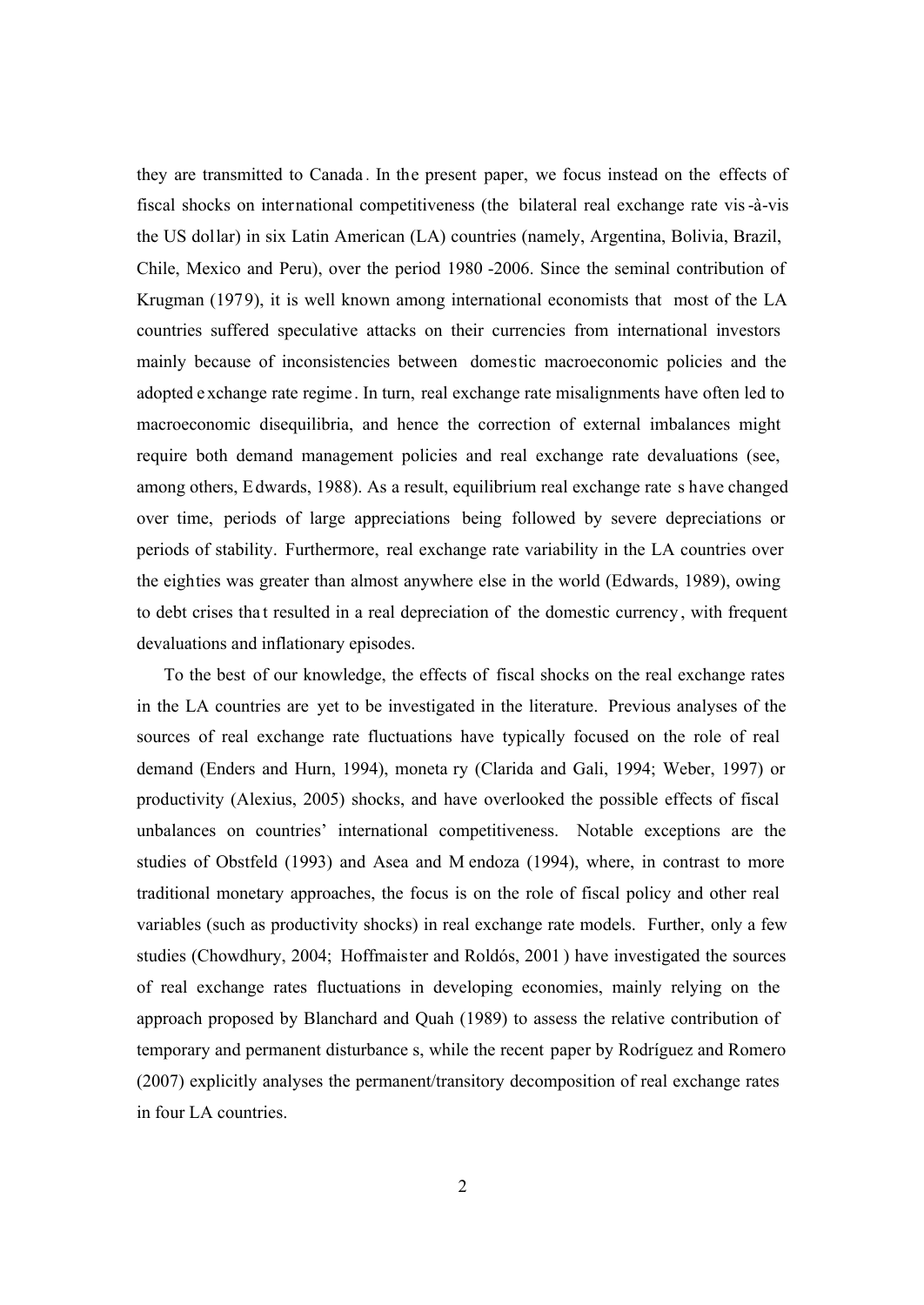We adopt a framework which allows for a wide range of (structural) shocks potentially affecting the real exchange rate. Specifically, we employ a two-country macroeconomic model for output, labour input, government spending and relative prices, along the lines of the studies by Ahmed et al. (1993) and Hoffmaister and Roldós (2001), where the modelling approach to macroeconomic fluctuations developed by Blanchard and Quah (1989) is extended to an open-economy setting allowing for the possible existence of cointegration relationships among the variables of the system. The theoretical model consists of four blocks linked to each other according to a quasi recursive scheme , and provides the orthogonality restrictions to be imposed to achieve the identification of the structural shocks. These disturbances are identified as supply -side (relative productivit y and relative labour inputs) and demand -side (relative fiscal and relative preference) shocks. Their dynamic effects on the real exchange rate are then examined within a structural Vector Error Correction (VEC) framework by means of dynamic simulation (such as forecast variance error decomposition and impulse response analysis) and historical decomposition techniques.

Using quarterly data over the period 1980 -2006, we provide clear evidence that fiscal shocks are a key determinant of real exchange rate dy namics for most o f the LA countries we consider. However, the sign and the size of the effects of unanticipated fiscal impulses on the level of the real exchange rate vary, reflecting different degrees o f productivity of government expenditure. Further, us ing alternative econometric specifications, we show that the contribution of demand shocks to explaining real exchange rate fluctuations increases when shorter cyclical fluctuations are taken into account. Finally, omitting the cointegration relationships, which we show exist, is found to lead to overestimating the role of demand shocks and underestimating the contribution of fiscal disturbances.

The layout of the paper is as follows. Section 2 describes the econometric model. Section 3 presents the empiric al results. In Section 4, dynamic simulation s based on forecast error variance and historical decompositions are discussed, whi le robustness analysis is reviewed in Section 5. Some final remarks follow in Section 6.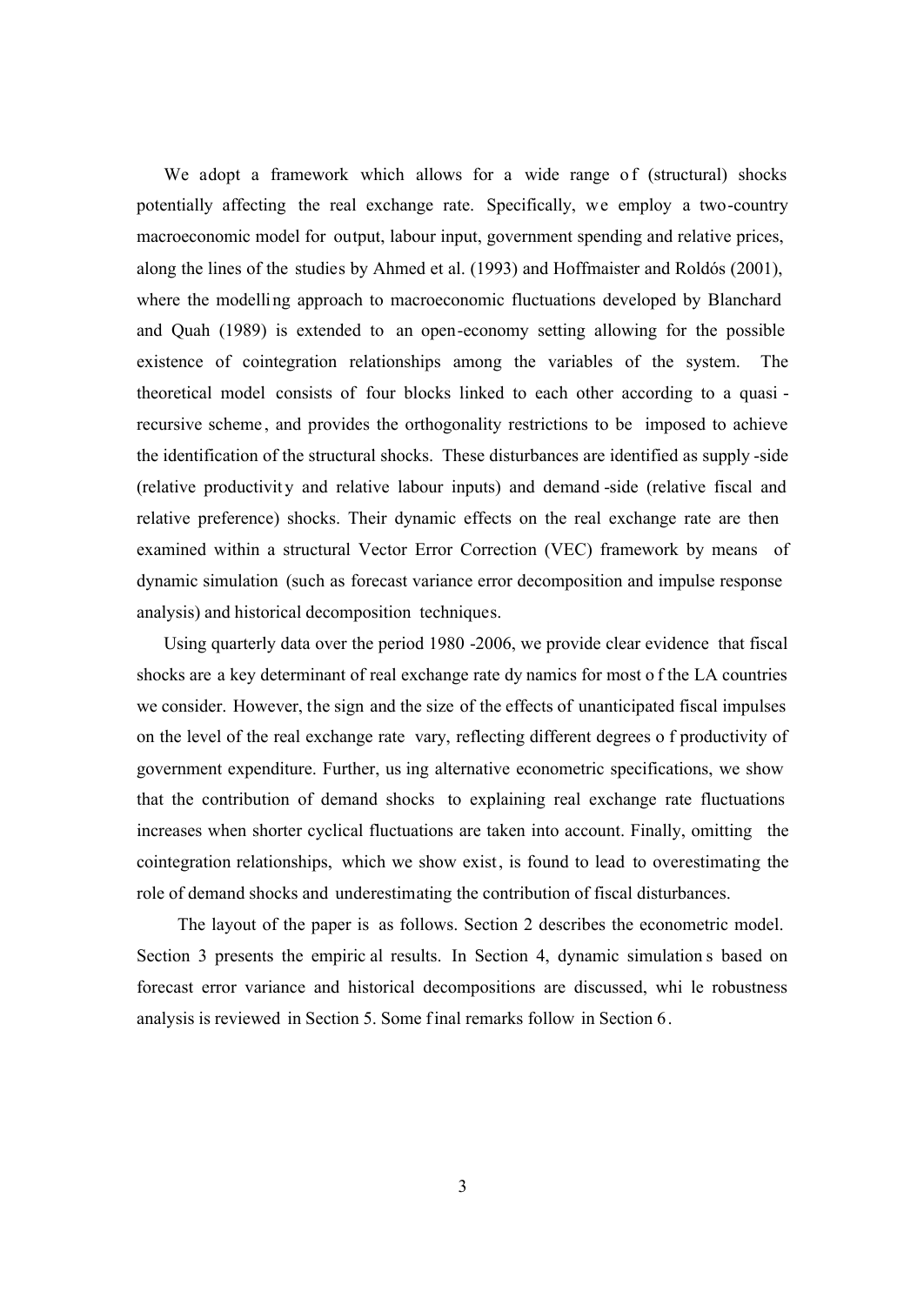#### **2. The model**

The framework adopted in this Section enables us to study the sources of macroeconomic fluctuations in a bi polar world for a group of six LA economies (namely, Argentina, Bolivia, Brazi l, Chile, Mexico and Peru). In line with previous empirical papers on these countries, we assume that the US economy is the relevant foreign country (Berg et al., 2002; Ahmed, 2003). The chosen model aims to provide a theoretical structure to analyse the role of supply and demand shocks (with particular emphasis on fiscal disturbances) in explaining the fluctuations of the real exchange rate, one of the most common indicators of international competitiveness. This allows us to go beyond the dichotomy between permanent/supply and transitory/demand shocks previously explored in the literature on real exchange rate determination in the developing countries (Chowdhury, 2004; Rodríguez and Romero, 2007 ).

## *2.1 Economic relationships*

We analyse the dynamic interactions between the domestic economy and the US using a stylised long-run model, which consists of four blocks linked to each other according to a quasi-recursive scheme. Following Ahmed et al. (1993) and Ho ffmaister and Roldós (2001), we rely exclusively on long -run restrictions, which can be directly derived from macroeconomic theory ( unlike short-run ones, which can therefore be controversial). In what follows, the suffix *i* ( *j* ) indicates domestic (US) variables, while *t* indexes time. All variables are expressed in logarithm s.

We start by defining a s tandard production function in the spirit of Binder and Pesaran (1999) and Garratt et al. (2003):

$$
y_{it} = \alpha_{1i} + n_{it} + \alpha_{2i}\theta_{it}^{y}, \quad y_{jt} = \alpha_{1j} + n_{jt} + \alpha_{j}\theta_{jt}^{y}
$$
 (1)

where  $y$ 's,  $\alpha_1$ 's,  $n$ 's indicate total real output, a generic deterministic component (e.g., an intercept and a linear trend) and labour inputs, respectively, while the  $\theta$ <sup>*y*</sup>'s represent technology shocks driving real output over tim e. From the equations in (1), relative labour productivity can be expressed as:

$$
\pi_t \equiv (y_{it} - n_{it}) - (y_{jt} - n_{jt}) = \alpha + \phi_t \tag{2}
$$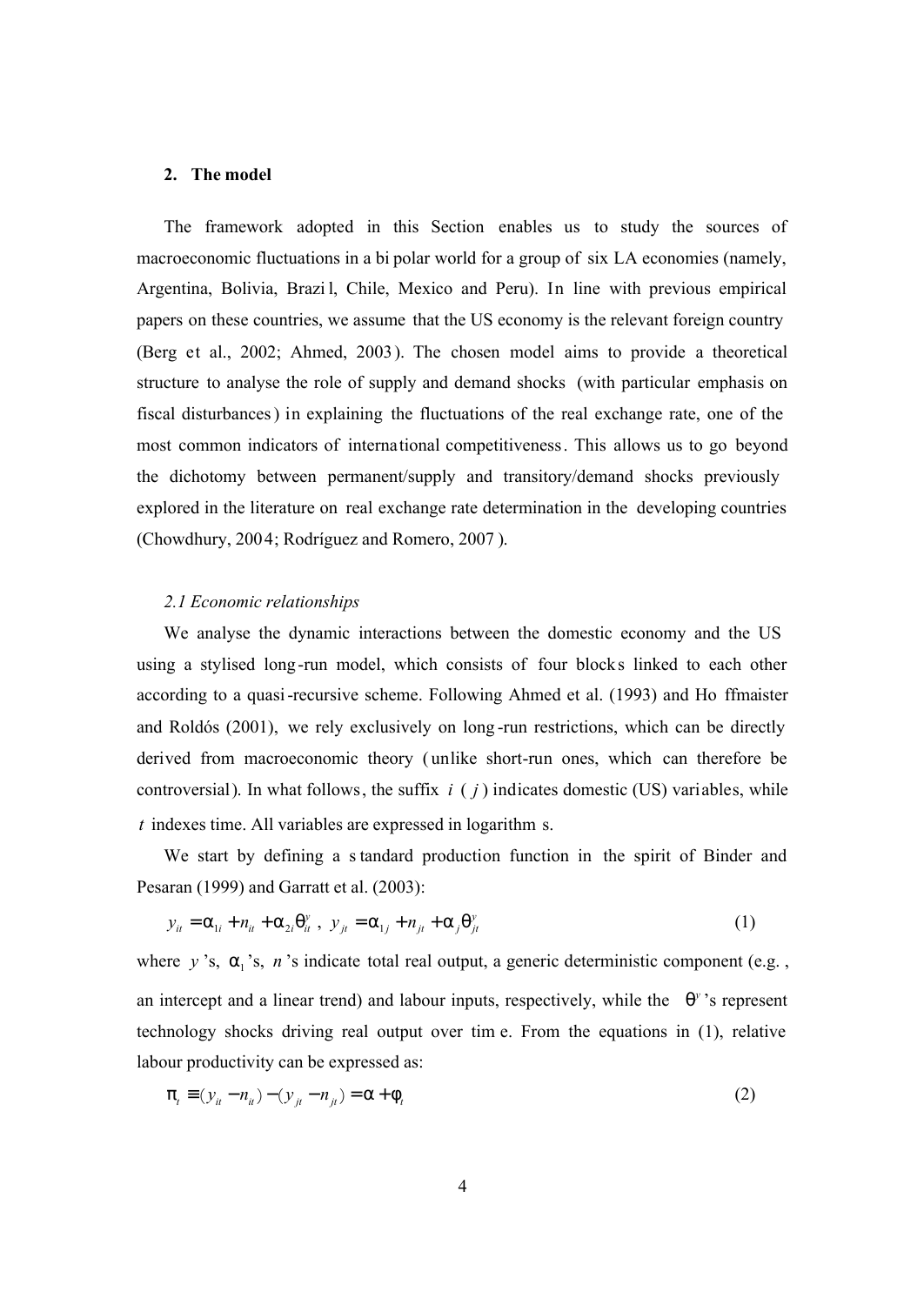where  $\alpha = (\alpha_{1i} - \alpha_{1j})$  and  $\phi_t = (\alpha_{2i} \theta_{it}^y - \alpha_{2j} \theta_{jt}^y)$  represents the relative technology shock.

In the long run labour inputs are expected to respond to country -specific exogenous shocks originating in the labour market and/or from permanent changes in government supply policies. Accordingly, we can write down the following functional form for both labour input levels:

 $1i$   $\cdot$  P<sub>2</sub>  $n_{it} = \beta_{1i} + \beta_{2i}\theta_{it}^{n}$ ,  $n_{jt} = \beta_{1j} + \beta_{2j}\theta_{jt}^{n}$ 

where the  $\beta_1$ 's indicate deterministic components, and the  $\theta^n$ 's represent idiosyncratic labour-supply disturbances. Hence, the relative employment level,  $n_t$ , can be expressed as:

$$
n_t \equiv n_{tt} - n_{jt} = \beta + \upsilon_t \tag{3}
$$

where  $\beta = (\beta_{1i} - \beta_{1i})$  and  $\nu_i = (\beta_{2i} \theta_i - \beta_{2i} \theta_i)$  is the relative labour-supply shock.

Having defined the stochastic disturbances driving relative labour productivity and relative labour inputs, we move on to modelling the public sector of the two economies. Let  $\mathcal{L}$  be government size (defined as the ratio of government purchases of goods and services to output); taking the (log of) private output (t he difference between total output and government spending) in the two economies,  $y^P$ , and using the approximation ln(1-x)  $\equiv$  *x* we obtain the following relationships:

$$
y_{it}^{P} = y_{it} - \mathcal{G}'_{it}, \quad y_{jt}^{P} = y_{jt} - \mathcal{G}'_{it} \tag{4}
$$

As in Ahmed et al. (1993), the size of domestic (foreign) gover nment depends both on domestic and foreign permanent fiscal policy shocks, the  $\theta^{y^p}$  parameters, through a feedback reaction function gove rned by the  $\gamma_2$ 's which measure the response to an exogenous change in the foreign (domestic) government size:

$$
\mathcal{L}_{il} = \gamma_{1i} + \theta_{it}^{y^P} + \gamma_{2i} \theta_{jt}^{y^P}, \ \mathcal{L}_{il} = \gamma_{1j} + \theta_{jt}^{y^P} + \gamma_{2j} \theta_{it}^{y^P}
$$
(5)

where the  $\gamma_1$ 's are constant quantities. Using equations (5) to substitute into (4) we then obtain:

$$
y_{it}^{P} = \gamma_{1i} + y_{it} + \theta_{it}^{y^{P}} + \gamma_{2i}\theta_{jt}^{y^{P}} , y_{it}^{P} = \gamma_{1j} + y_{it} + \theta_{jt}^{y^{P}} + \gamma_{2j}\theta_{it}^{y^{P}}
$$

or, in relative terms: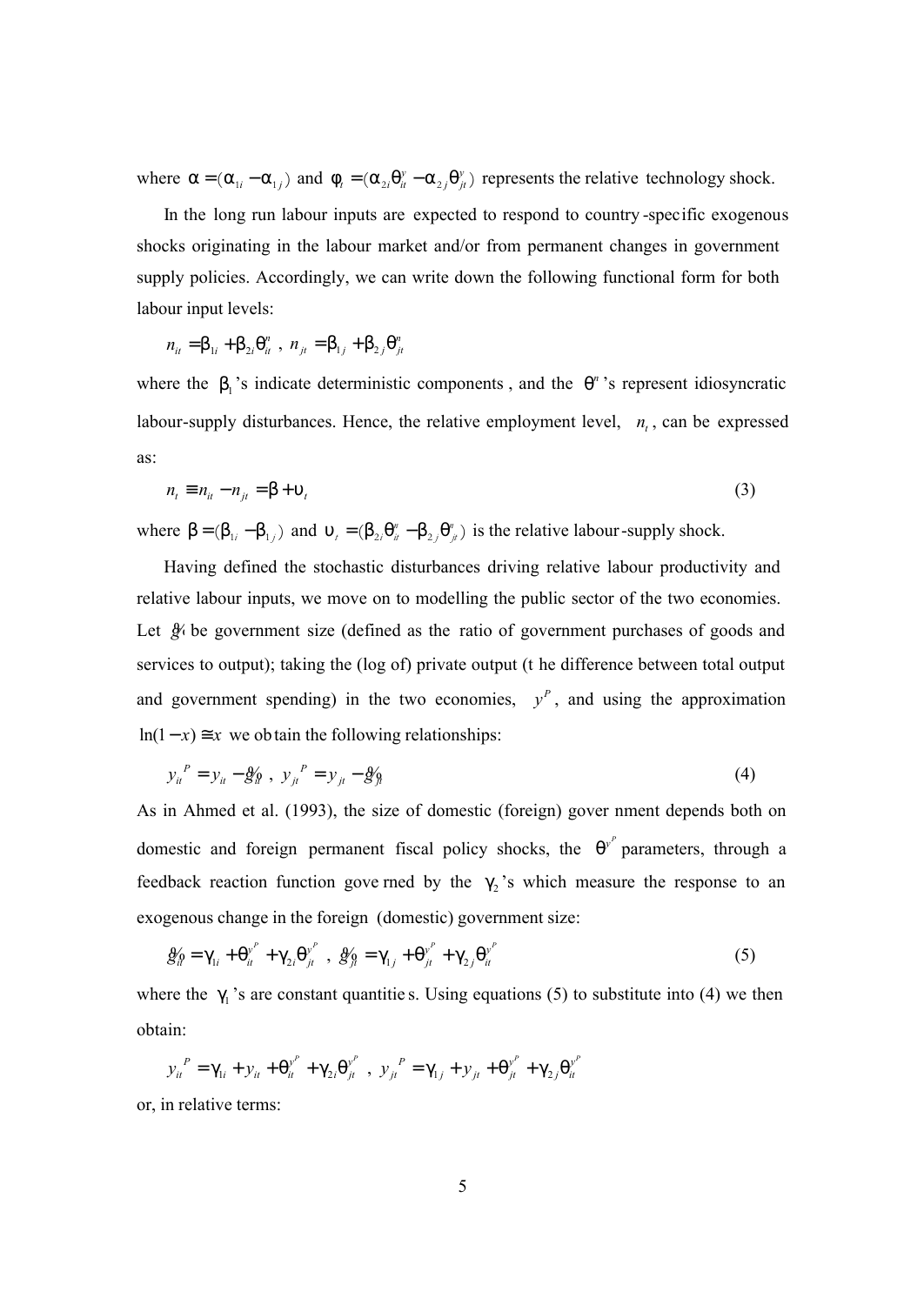$$
z_t \equiv y_{it}^P - y_{jt}^P = (y_{it} - y_{jt}) + (\varphi_t - \gamma)
$$

where  $\gamma = \gamma_{1i} - \gamma_{1j}$  and  $\varphi_t = [(1 - \gamma_{2i})\theta_{jt}^{y^p} - (1 - \gamma_{2j})\theta_{it}^{y^p}]$  represents the relative fiscal shock. Using conditions (2) and (3), we can express relative private output as a linear function of the structural shocks:

$$
z_t = \alpha + \beta - \gamma + \phi_t + \upsilon_t + \phi_t \tag{6}
$$

Finally, consumers in both economies are assumed to make thei r consumption decisions to maximise th eir utility. Adopting a log -linear specification with identical preferences in the two countries, the closed-form solution is such that the (log of) relative prices,  $q_t$ , equals the marginal rate of substitution (Ahmed et al., 1993). In turn, the balanced-growth path implies that the ratio of world consumption of each good to total private output of that good is constant ( *d* ), ensuring that the following condition holds:

$$
q_t = \delta + (\theta_{jt}^q - \theta_{it}^q) + (y_{it}^p - y_{jt}^p)
$$
\n<sup>(7)</sup>

where the  $\theta^q$ 's are time-varying preference shocks entering the agents' utility function. Let  $\eta_t = (\theta_{it}^q - \theta_{it}^q)$  be the relative p reference shock. Combining (6) and (7), we can express the real exchange rate as:

$$
q_t = \alpha + \beta - \gamma + \delta + \phi_t + \upsilon_t + \varphi_t + \eta_t \tag{8}
$$

Equation (8) expresses real exchange rate dynamics as a combination o f the underlying disturbances, which are left unrestricted to encompass a large number of competing theories of real exchang e rate dete rmination. Choosing a theory rather than another is thus an empirical issue to be determined by the data. Suppose, for instance, that supply-side shocks dominate the dynamics of the  $q_t$  variable. This would support empirically the Harrod-Balassa-Samuelson (HBS) view of real exchange rate determination.<sup>1</sup> Consider, instead, the case where  $\varphi_t$  turns out to be the most relevant source of real exchange rate fluctuations. This would give empirical support to the model of Roldós (1995), within which public spending shocks can lead to permanent shifts i n the real exchange rate. Next suppose that preference shocks are the ma in driving factor of

-

<sup>&</sup>lt;sup>1</sup> See Sarno and Taylor (2002) and Alexius (2005) for the empirical content of this paradigm for developing and industrialised economies.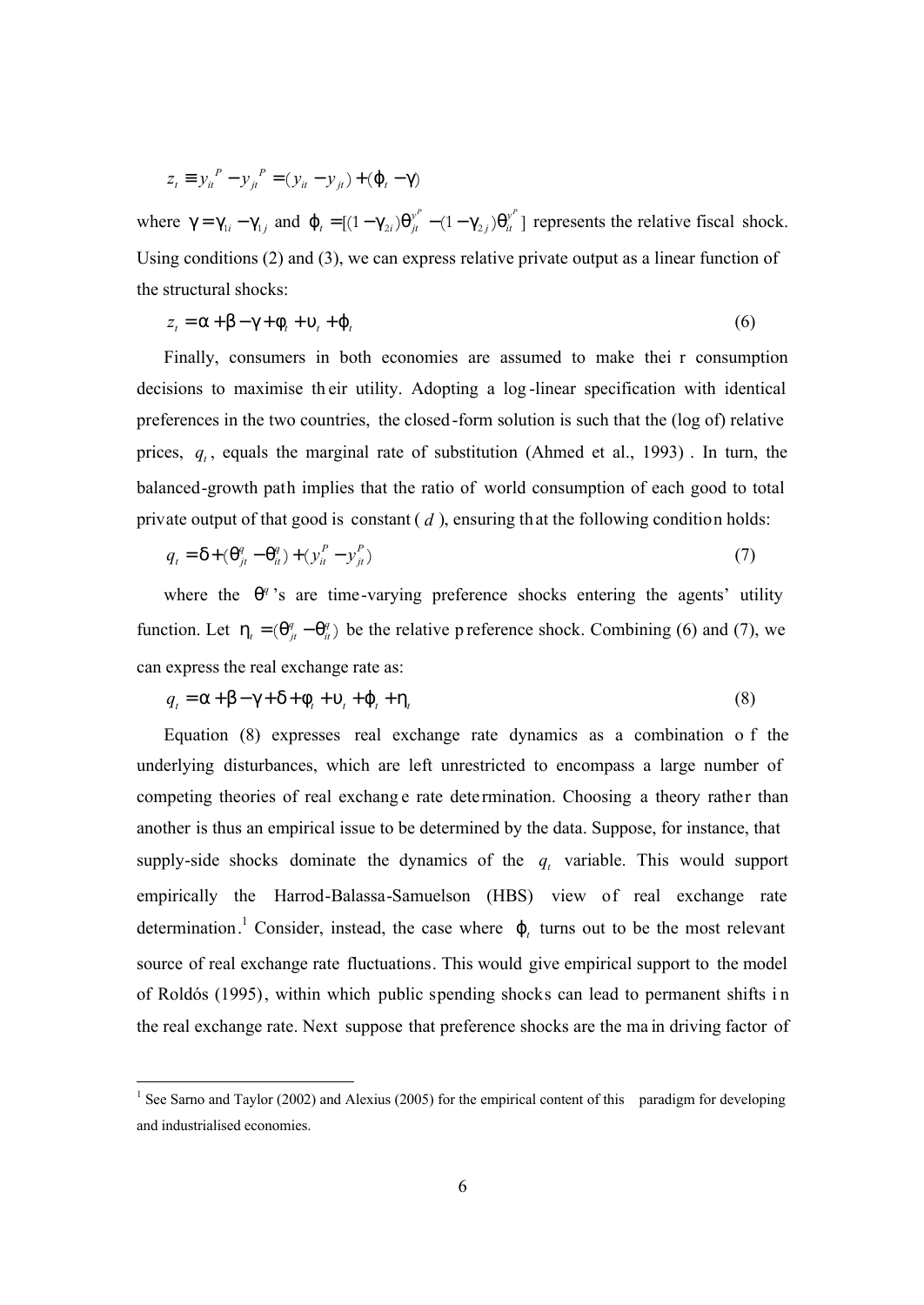$q_t$ . This would be consistent with a general equilibrium, two -country models with a representative utility-maximising agent in the presence of cash -in-advance constraints (Stockman, 1980; Lucas, 1982). Clearly, any of the above-mentioned theoretical hypotheses could be a plausible explanation for the behaviour of the real exchange rate in the LA countries. However, were  $q_t$  to depend only on constant terms, this would put into question the empirical validity of the purchasing powe r parity (PPP) hypothesis, and would be more d ifficult to rationalise. Recent surveys covering this issue are Sarno and Taylor (2002) and Taylor (2006).

## *2.2 Steady-state of the model*

We assume that the four variables (relative productivity, relative labour input, relative private output and real exchange rate) are driven by three common stochastic trends  $(\phi_t)$ ,  $υ<sub>t</sub>$  and  $φ<sub>t</sub>$ ) in the long-run. These trends evolve over time according to the following laws of motion:

$$
\phi_{t} = \phi_{t-1} + \varepsilon_{t}^{\phi} = \phi_{0} + \sum_{i=1}^{t} \varepsilon_{i}^{\phi}, \quad\n \upsilon_{t} = \upsilon_{t-1} + \varepsilon_{t}^{\upsilon} = \upsilon_{0} + \sum_{i=1}^{t} \varepsilon_{i}^{\upsilon}, \quad\n \phi_{t} = \phi_{t-1} + \varepsilon_{t}^{\phi} = \phi_{0} + \sum_{i=1}^{t} \varepsilon_{i}^{\phi}
$$

where  $\phi_0$ ,  $v_0$  and  $\phi_0$  denote initial conditions and the  $\varepsilon$ 's are uncorrelated white-noise processes such that  $E(\varepsilon_i^l) = 0$ ,  $E(\varepsilon_i^l)^2 = \sigma_{\varepsilon_i^l}^2$ ,  $E(\varepsilon_i^l \varepsilon_s^l) = 0$  for  $s \neq t$ , with  $l = \phi, \upsilon, \phi$ . The model also contains the transitory stochastic component  $\eta_t$ , which is assumed to be orthogonal with respect to  $\epsilon_t^{\phi}$ ,  $\epsilon_t^{\phi}$  and  $\epsilon_t^{\phi}$  and obeys the following law of motion:

$$
\eta_t = \rho \eta_{t-1} + \varepsilon_t^{\eta} = \varepsilon_t^{\eta} / (1 - \rho L) , \ \rho < 1
$$

where  $\boldsymbol{\varepsilon}_t^{\eta}$  is an uncorrelated white noise p rocess.

To find the steady state of the model, the initial values of all the permanent shocks  $(\phi_0, \nu_0)$  and  $\phi_0$ ) along with the deterministic component of all the variables of the theoretical model ( $\alpha$ ,  $\beta$ ,  $\gamma$ ,  $\delta$ ) are set equal to zero. Accordingly, the steady state can be represented as follows: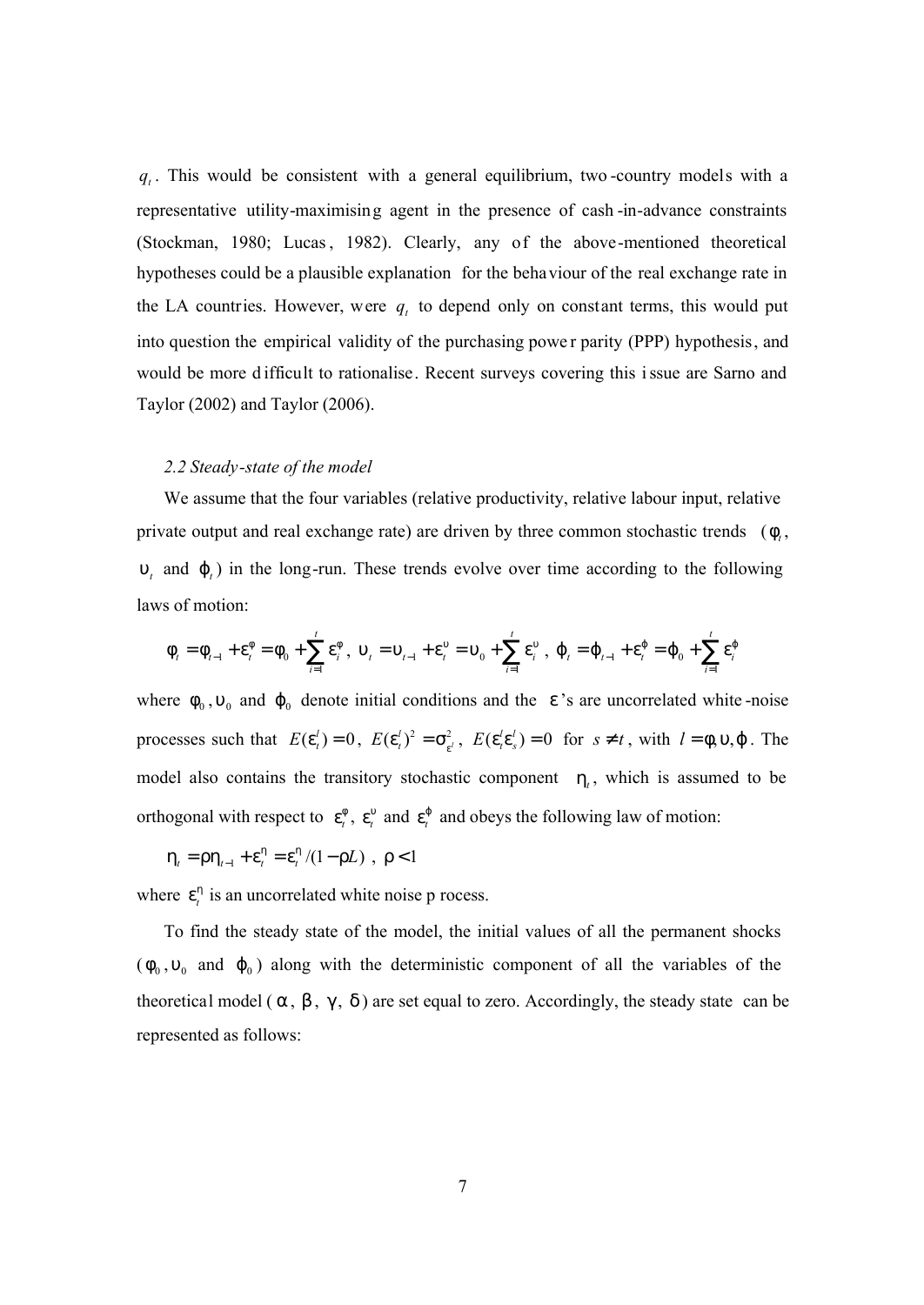$$
\begin{bmatrix} \pi_t \\ n_t \\ z_t \\ q_t \end{bmatrix} = \begin{bmatrix} 1 & 0 & 0 \\ 0 & 1 & 0 \\ 1 & 1 & 1 \\ 1 & 1 & 1 \end{bmatrix} \begin{bmatrix} \phi_t \\ \mathbf{v}_t \\ \varphi_t \end{bmatrix}
$$
\n(9)

The long-run structure (9) implies that not only shocks originat ing from the supplyside of the economy but also demand shocks (namely, fiscal shocks) can induce permanent shifts o f the steady state of the system. By contrast, relative preference shocks are assumed to have transient effects on the levels of the variables. This assumption can be rationalised in terms of the transitory nature of shocks driving demand for domestic and foreign (aggregate) goods.<sup>2</sup> Note that our framework allows for different representations without changes in the causality order of the variable and any loss in generality, with the restrictive assumption of cointegration not being strictly required to achieve identification.<sup>3</sup> On the other hand, testing for cointegration is a relevant empirica 1 issue in modelling real exchange rate fluctuations (Alexius, 2005) .

# *2.3. Innovation accounting*

Equations  $(2)-(3)-(6)-(8)$  represent the building-blocks to study the interactions between domestic and foreign economies. Adopting the same notation as above, we focus on the following *k* -dimensional VAR model in e rror correction form:

$$
\begin{bmatrix}\n\Delta \pi_t \\
\Delta n_t \\
\Delta z_t \\
\Delta q_t\n\end{bmatrix} = c + \Pi \begin{bmatrix}\n\pi_{t-1} \\
n_{t-1} \\
z_{t-1} \\
q_{t-1}\n\end{bmatrix} + \sum_{i=1}^{p-1} \Gamma_i \begin{bmatrix}\n\Delta \pi_{t-i} \\
\Delta n_{t-i} \\
\Delta z_{t-i} \\
\Delta q_{t-i}\n\end{bmatrix} + \begin{bmatrix}\nu_t^{\pi} \\
u_t^n \\
u_t^{\pi} \\
u_t^q\n\end{bmatrix}, \ u_t \sim N(0, \Sigma_u)
$$
\n(10)

where *c* is a vector of deterministic c omponents, the  $\Gamma$ 's are matrices of autoreg ressive parameters,  $\Delta$  is the first difference operator and the vector  $u_t = [u_t^{\pi} \ u_t^{\pi} \ u_t^{\pi} \ u_t^{\pi}]$  $u_t = \begin{bmatrix} u_t^{\pi} & u_t^{\pi} & u_t^{\pi} & u_t^{\pi} \end{bmatrix}$ contains the estimated residuals. Given our theoretical as sumptions, we expect the long-

<sup>&</sup>lt;sup>2</sup> As discussed below, the data are broadly consistent with the empirical specification outlined in this Section.

<sup>&</sup>lt;sup>3</sup> For instance, allowing for permanent shifts in demand between domestic and foreign goo ds would amount to introducing an additional stochastic trend into the system ( Ahmed et al., 1993; Hoffmaister and Roldós, 2001). The model would then exhibit four common trends and no cointegration among the variables .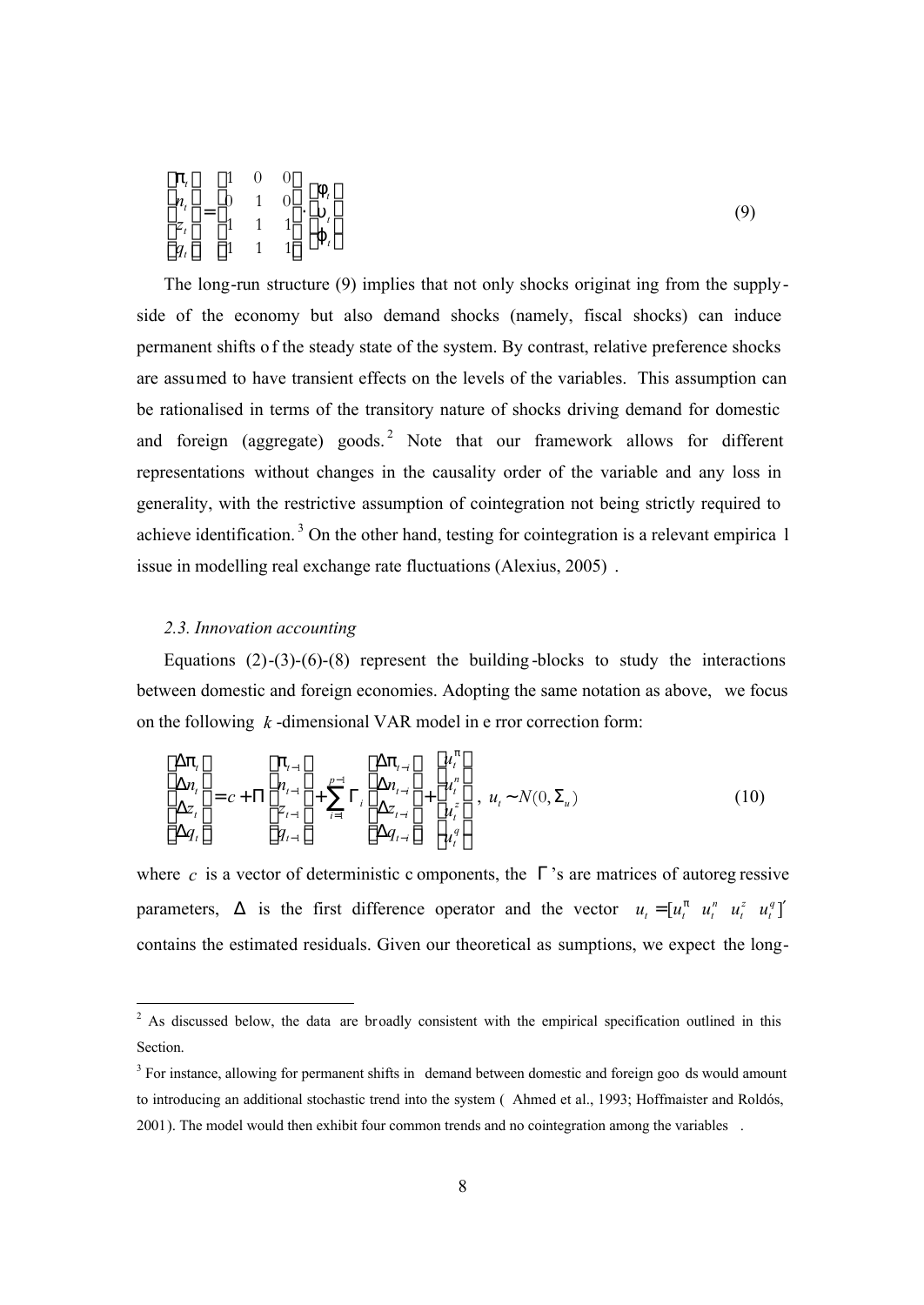run matrix Π to have rank one, i.e. the presence of one cointegrating vector in model (10).

Structural identification is achieved following the common trends methodology (Warne 1993). Omitting the deterministic component, the reduced-form moving average (MA) representation of the model defines the data generating process (DGP) as a function of the initial conditions (set equal to zero for the sake of exposition) and of the reduced-form shocks *u* 's. This is given by:

$$
x_t = C \sum_{i=1}^t u_i + C^*(L)u_t
$$

where the matrix *C* measures the impact of cumulated shocks to the system,  $C^*(L)$  is an infinite polynomial in the lag operator *L*, and  $u_t = [\pi_t \quad n_t \quad z_t \quad q_t]'$ .

The reduced form and the structural residuals are linked through the relationship  $u_t = B\varepsilon_t$ , where *B* is a non-singular matrix (Warne, 1993). Hence, the structural MA representation is the following:

$$
x_{t} = \Phi \sum_{i=1}^{t} \varepsilon_{i} + \Phi^{*}(L)\varepsilon_{t}
$$
\n(11)

where the matrix  $\Phi = CB$  represents the permanent component of the model, and the matrix polynomial  $\Phi^*(L) = C^*(L)B$  the transitory or cyclical component. Structural identification allows to decompose each of the four time series into the sum of distinct components driven by structural shocks. Focusing on the real exchange rate,  $q_t$ , we have  $q_t = q_t^{\phi} + q_t^{\phi} + q_t^{\phi} + q_t^{\eta}$  with:

$$
q_t^{\phi} = \Phi_{41} \sum_{i=1}^t \varepsilon_i^{\phi} + \sum_{i=1}^t \Phi_{i,41}^* \varepsilon_i^{\phi}, \quad q_t^{\upsilon} = \Phi_{42} \sum_{i=1}^t \varepsilon_i^{\upsilon} + \sum_{i=1}^t \Phi_{i,42}^* \varepsilon_i^{\upsilon},
$$
  

$$
q_t^{\phi} = \Phi_{43} \sum_{i=1}^t \varepsilon_i^{\phi} + \sum_{i=1}^t \Phi_{i,43}^* \varepsilon_i^{\phi}, \quad q_t^T = \sum_{i=1}^t \Phi_{i,44}^* \varepsilon_i^{\eta},
$$
\n(12)

respectively, where  $\Phi_{ik}$  is the element in the *j*-th row and *k*-th column in  $\Phi$ , and  $\Phi_{i,ik}^*$ that in the *j*-th row and *k*-th column in the matrix  $\Phi_i^*$  which forms the polynomial  $\Phi^*(L)$  in (11).

The decomposition (12) makes it possible to assess to what extent each of the four stochastic elements included in the model contributes to explain ing the evolution of the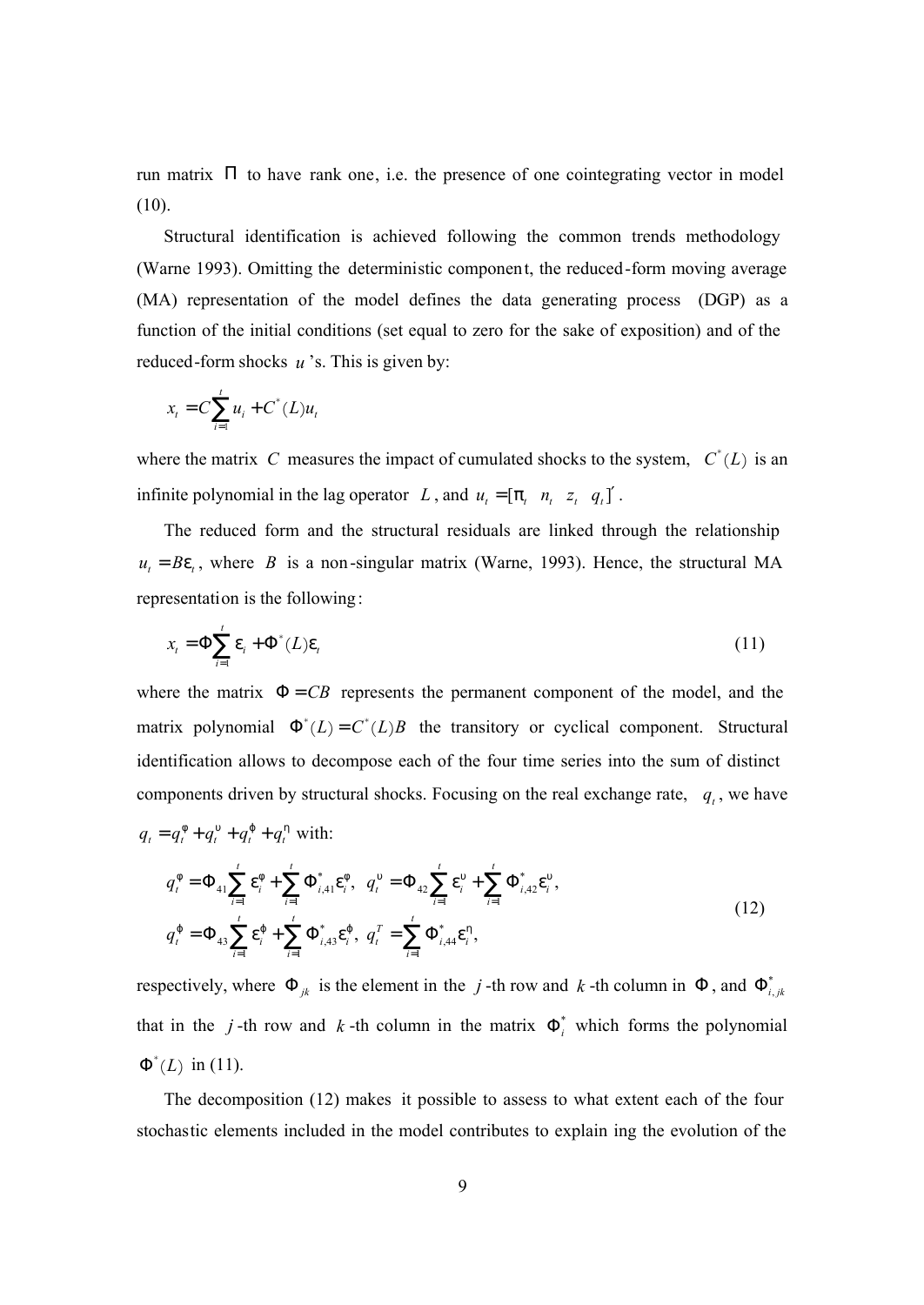real exchange rate (and the other variables of the system) over time. Once the model has been identified, dynamic simulations (such as forecast error variance decomposition a nd impulse analysis) and historical decomposition can be performed.

#### **3. Data and estima tion results**

#### *3.1. Data sources and construction of variables*

Quarterly observations over the period 1980 *q*1-2006*q*4 are used. Data for the nominal exchange rate ( *E* ), defined as national currency per US doll ar, consumer price index ( *P* ) and real GDP ( *Y* ) are from the IMF's International Financial Statistics (IFS) database (code AE…ZF, 64…ZF and 99BVP… RZF, respectively). For Argentina and Brazil these data were obtained from Datastream. Employment levels ( *N* ), measured in thousand of employees, are taken from Datastream for all countries. Finally, the shares of government expenditure in good and services (*G* ) are from Penn World T able 6.2. When quarterly observations are not available, annual data have been interpolated to create quarterly series using the TSP package. Finally, seasonal adjusting has been carried out using TRAMO/SEATS. Private output is obtained by multiplying the level of real GDP for the share of private output calculated as  $(1 - G)$ . The real exchange rate  $(Q)$  is defined as *E* times the ratio between US and domestic prices. Thus, an increase in *Q* means a real depreciation. All the variables are expressed in constant prices (base year 2000=1). Table 1 below provides further details.

## **Table 1**

As a preliminary analysis, we performed standard ADF (Dickey and Fuller, 1979) unit root tests on (the log of) each variable. The deterministic component includes an intercept and, when statistically significant, a linear trend. The number of lags is chosen such that no residual autocorrelation is evident in the auxiliary regressions. In all cases we are unable to reject the unit root -null hypothesis at conventional nominal levels of significance. On the other hand, differencing the series appears to induce stationarity. The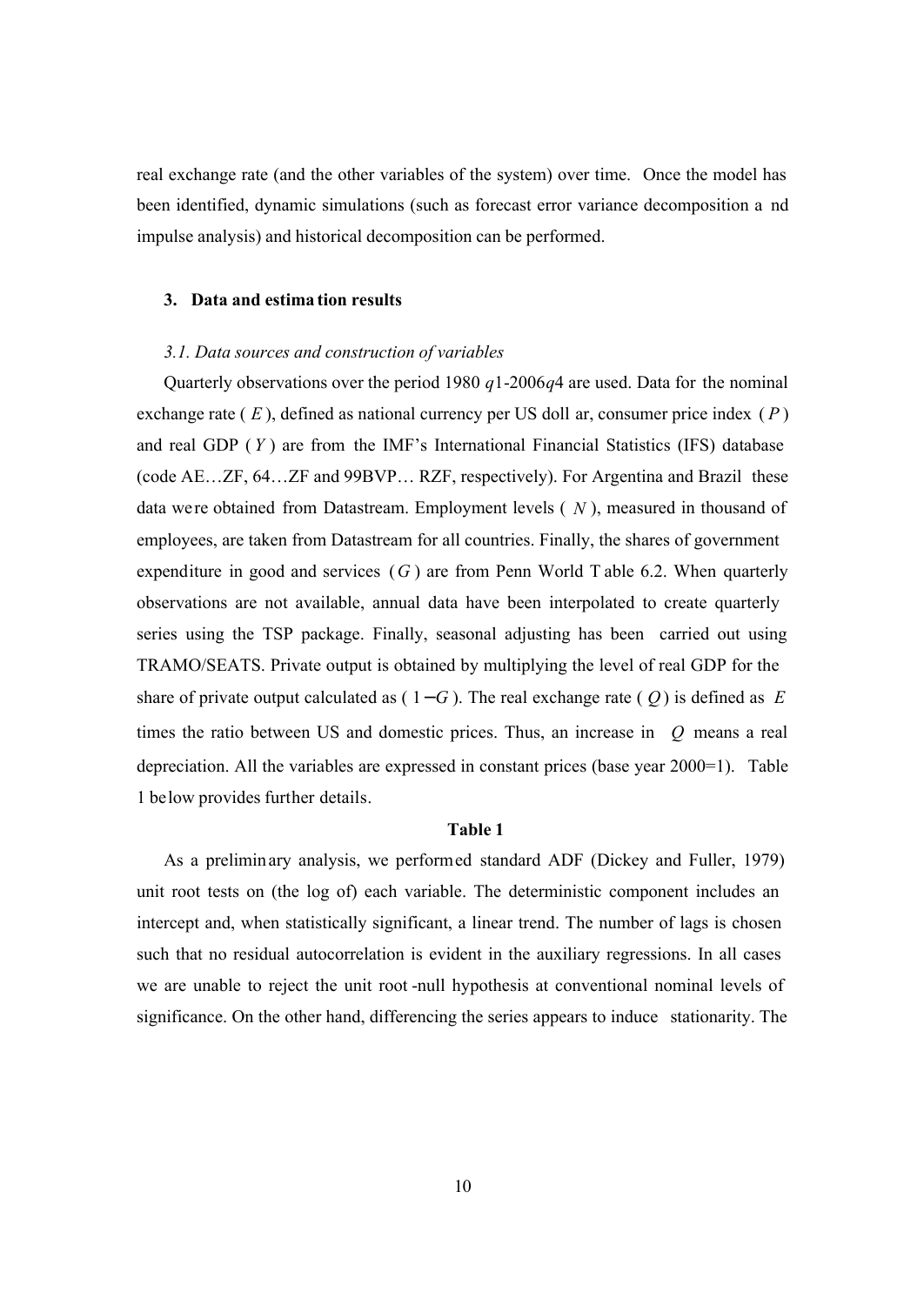PP (Philips and Perron, 1988) unit root test and the KPSS (Kwiatkowski et al. 1992) stationarity test corroborate these results . 4

# **Table 2**

## *3.2. Baseline specification: VEC model estimates*

The order of autoregression of the models is chose n according to the usual optimal lag length criteria (Akaike information criterion, AIC, and Bayesian information criterion, BIC), setting the maximum lag equal to eight. In the case of discordant results between the alternative criteria, we give preference to the AIC to allow for a richer system specification. The order of autoregression turns out to be two for Mexico, three for Chile, four for Argentina and Brazil, five for Peru and eight for Bolivia. System misspecification tests (not reported to save sp ace) suggest no traces of heteroskedasticity and serial correlation.<sup>5</sup> Departures from normality are detected in all models. However, as pointed out by Lee and Tse (1996), the maximum likelihood approach to cointegration developed by Johansen (1995) produce s testing procedures which are fairly robus t to the presence of non -normality.

The number of cointegration vectors is determined on the basis of the trace test statistics of Johansen (1992). Their critical values are taken from Osterwald-Lenum (1992). Notice that the VAR specification considered here is model  $H_1^*(r)$  in Johansen's notation, where a linear deterministic trend is implicitly allowed for , but this can be eliminated by the cointegrating relations so that the process contains no trend stationary components. Table 3 presents the results. The trace test suggests the presence of one cointegration relationship in all models at the 5 percent level of significance, except in the case of Bolivia where the test suggests choosing a rank of two, but a single long -run equilibrium condition at the 1 percent. These results are broadly consistent with our *a* 

-

<sup>&</sup>lt;sup>4</sup> Results from the PP and KPSS tests are not reported to save space, but are available from the authors upon request.

<sup>&</sup>lt;sup>5</sup> Only in the case of Bolivia are there sym ptoms of autocorrelation, mainl y in the equations for relative productivity and relative labour services.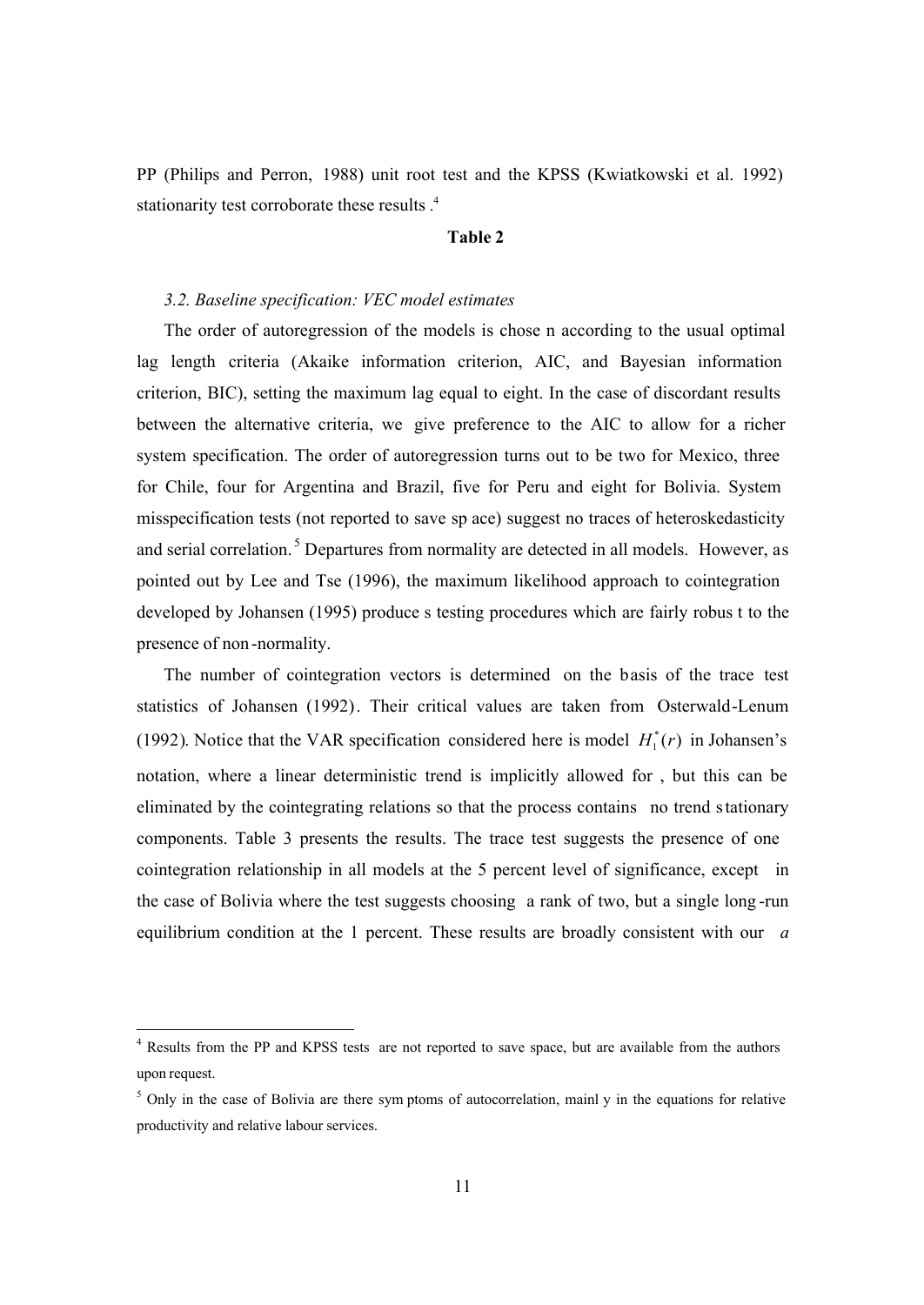*priori* theoretical assumptions about the existence of (at least) three common stochastic trends driving each system. <sup>6</sup>

#### **Table 3**

Structural residuals are then extracted from the reduced -form disturbances by imposing (at least)  $k^2 = 16$  restrictions on the elements of matrix *B*. A first set of constraints is obtained by assuming that the structural shocks are orthonormal: this implies  $k(k+1)/2 = 10$  (non-linear) restrictions. The choice of the cointegration rank allows to distinguish transitory shocks from permanent innovations and produces additional  $r(k - r) = 3$  restrictions; in our case, there are *four* additional zero restrictions in the  $4\times3$  matrix in (9), producing an over-identified structure, which can be tested by means of the usual  $\chi^2$ -distributed likelihood ratio (LR) t ests. The statistics for Argentina, Bolivia, Chile and Mexico turn out to be 1.28, 0.68, 0.37 and 1.60 respectively; by contrast, in the case of Brazil and Peru, their value is 263.20 and 140.81, respectively. By comparing these test statistics to the crit ical values of a  $\chi^2$  distribution with one degree of freedom, we are unable to reject the null hypothesis of the validity of the over identifying restriction only for the first four models. According ly, we impose the overidentified structure in the case of Argentina, Bolivia, Chile and Mexico, while for the Brazilian and Peruvian systems we employ a just -identified structure.

#### **4. Empirical evidence**

-

Once structural and data-consistent identification of the VEC models is achieved, dynamic simulations (forecast error variance decomposition and impulse response analysis) as well as historical decomposition exercises can be performed. We employ these techniques in order to address three main issues: *first*, we assess the role played by the underlying (structural) sources in explaining the fluctuations of the variables in each

<sup>&</sup>lt;sup>6</sup> The maximum eigenvalue test statistics indicate one cointegrating relationship only for three countries (Argentina, Bolivia and Peru), while in the other models (Brazil, Chile and Mexico) there is evidence of four common stochastic trends. In general, we favour the conclusions of the trace test in line with Johansen (1992), according to which the maximum eigenvalue test may produce a non -coherent testing strategy. Results are available on request.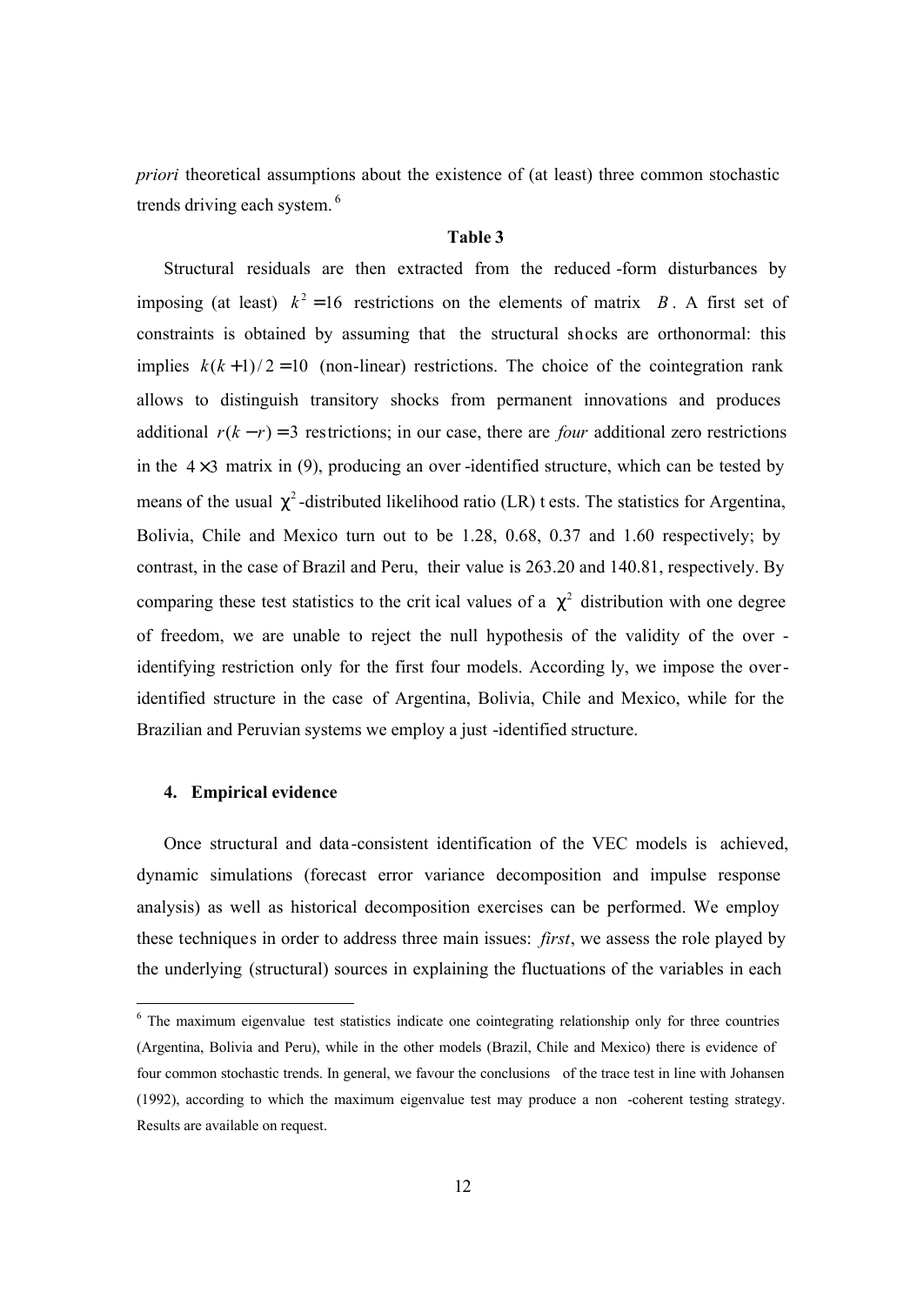country model, also discriminating between supply and demand disturbances (Section 4.1); *second*, we study the sign and the magnitude of the response of the real exchang e rate to an unanticipated fiscal shock ( Section 4.2); *third*, we analyse the contribution of each structural shock in driving real exchange dynamics over the sample perio d under investigation (Section 4 .3).

## *4.1 Sources of system-wide and variable fluctuat ions*

Several studies have analysed the role of demand shocks (for instance, monetary and fiscal policies) and supply disturbances (productivity and labour supply shocks or structural restructuring policies, such as tariff and trades reforms) in a closed -economy context, both at the aggregate (Blanchard and Quah, 1989; Gali, 1999, among others) and, more recently, at the disaggregate level (Chang and Hong, 2005; Busato et al., 2005) for the US economy or other de veloped countries. We assess the relative contribution of the structural shocks in explaining macroeconomic fluctuations by means of forecast error variance decomposition analysis. Such a tool makes it possible to summarise the information contained in the structural MA representation (11) and provide s a convenient measure of the relative importance of each shock to forecast error variance as a function of the simulation horizon. Table 4 presents the share of variability (in percentage terms) which can be attributed to each structural shock for the ind ividual variables of the model as well as for the system as a whole (row labelled as "system") over a simulation horizon of 20 quarters. Aggregating the shocks, we consider supply shocks ( $\phi$  and  $\nu$ ) and demand disturbances ( $\varphi$  and  $\eta$ ).

## **Table 4**

The results are interesting in a number of respects. *First*, supply shocks are the most relevant source of macroeconomic fluctuations in all systems. Their contribution ranges from more than 70 percent in Argentina, Brazil and Mexico to around 60 percent in Bolivia. This finding is broadly consistent with the empirical evidence for developed economies.<sup>7</sup> Second, a closer look at the contribution of structural disturbances to

-

 $<sup>7</sup>$  Bergman (1996), for instance, using a bivariate VAR model for output and inflati on, shows that more than</sup> one half of the macroeconomic fluctuations in the G7 countries are due to supply shocks at the ty pical business cycle frequency (the twenty -quarter horizon).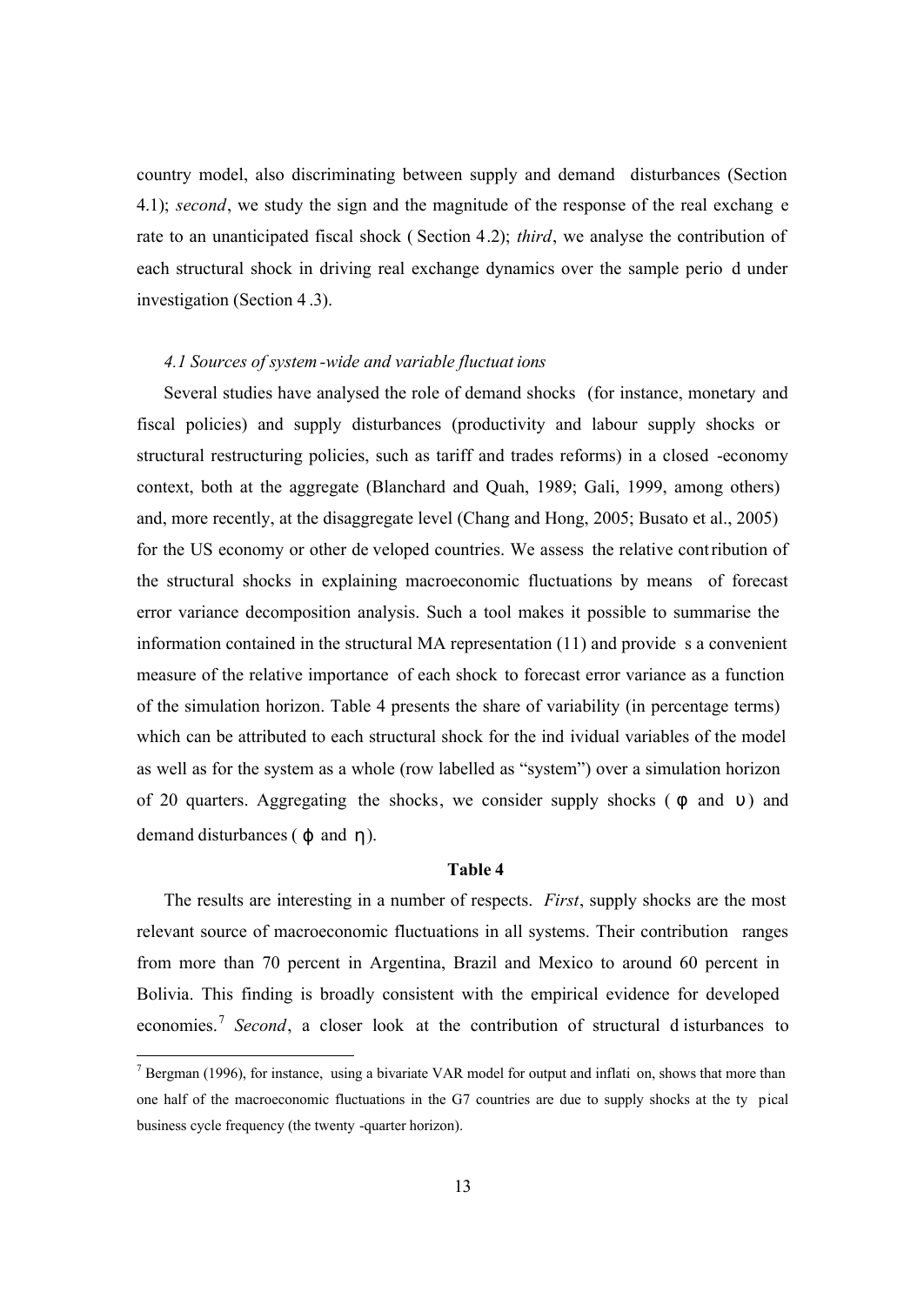fluctuations of individual variables shows the existence of three distinct groups of countries. The results for Argentina, Bolivia and Mex ico reveal that productivity shocks are the main driving forces of relative productivity and relative private outpu t variability, while relative labour services and the real exchange rate fluctuations are mainly governed by labour input and fiscal shocks, respectively. By contrast, while fiscal shocks st ill represent the main driving forces of the variability of intern ational competitiveness in the Chilean economy, relative p reference (labour input) d isturbances turn ou t to drive variability in the dynamics of relative private output (productivity and labour services). Finally, in just-identified structures (Brazil and Mexico), we observe that relative productivity and relative l abour services fluctuations originate from productivity shocks, with labour input and fiscal shocks dominating the variability of private output and real exchange rates changes. *Third*, focusing on the main variable of interest in our analysis (the real exchange rate) we find evidence of a differen ce in behaviour between overidentified and exactly identified systems: in the former class of models international competitiveness is driven by the dem and-side of the economy, whilst in the latter group of countries the real exchange rate responds mostly to supply -side disturbances. Further, fiscal shocks are the main driving force of real exchange rate movements in the majority of cases (Argentina, Bolivia and Mexico), ranging from 60 to 90 percent, while they are less relevant for Chile and Peru, even though their effects are still sizeable (35 and 21 percent, respectively). Only in the case of Brazil is the contribution of this shock negligible.

# *4.2. Fiscal shocks and international competitiveness of the LA countries*

The estimated models can be used to assess the effects of mutually orthogonal one-off structural shock on the dynamics of individual variables by calculating the impulse response functions (IRFs). In particular, we focus on the effect s of an unanticipated relative fiscal shock on the international competitiveness of the LA countries. Tervala (2006) points out that, as g overnment spending may exhibit different degree s of productivity, if this is low or zero, a rise in government spending causes a fall in domestic consumption, leading to a relative consumption change, which decreases the relative demand for domestic money , and consequently the real exchange rate depreciates. These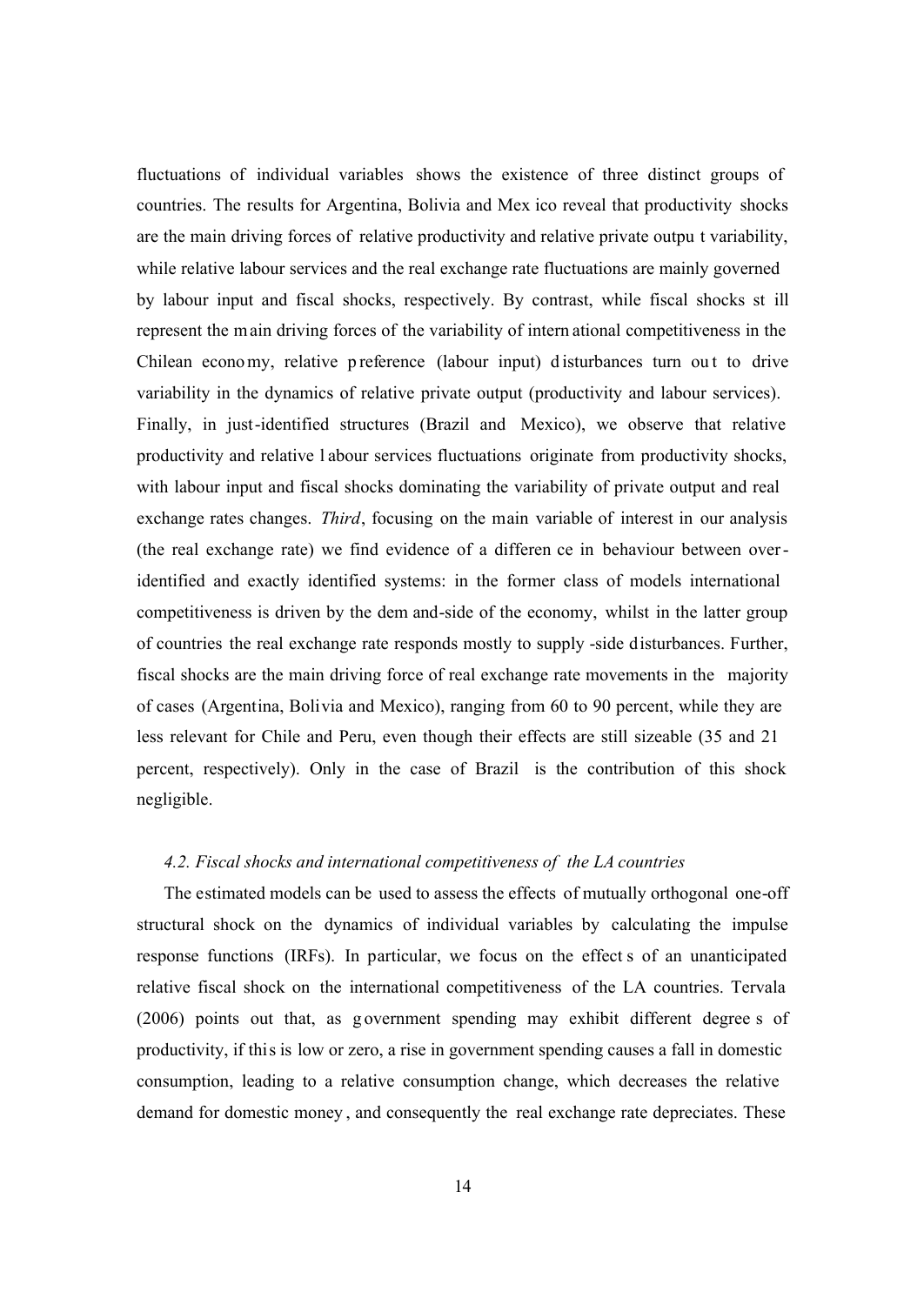predictions are coherent with the conclusions in Obstfeld and Rogoff (1995). O n the other hand, if the productivity of government spending is sufficiently high, domestic consumption rises more than foreign consumption. Hence, the nominal and real exchange rate appreciate because the relative consumption change increases the relative demand for domestic money in a way consistent with the implications of Keynesian -style twocountry models of the world economy . 8

Figure 1 shows the response of the real exchange rate (solid line) to a positive relative fiscal shock for each of the six LA countries. 95 percent confidence bounds (dashed lines), generated by Monte Carlo with 5000 replications, are also reported. The simulation horizon for IRFs is set equal to 20 quarters.

#### **Figure 1**

As can be seen, the Argentine real exchange rate appreciates after a relative fiscal shock. The loss in international competitiveness is co nsistent with the conclusions of Roldós (1995), according to wh om public spending shocks can lead to real exchang e rate appreciation. Since confidence bounds include the baseline path (the horizontal axis), deviations from the pre -shock level cannot be judged to be statistically significant at the chosen significance level in the fifth year of the simulation horizon. By contrast, in the models of Bolivia, Chile and Mexico we observe that fiscal shocks lead to real depreciation, albeit the deviations from the steady -state level for the Bolivian case appear to be statistically significant only in the first five quarters . Following the lines of reasoning of Tervala (2006), this finding may suggest low productivity of government spending policies in these two coun tries. The response of the Brazilian real exchange rate appears not to be statistically significant, consistently with the evidence discussed in the previous sub-Section. Finally, in the case of Peru we observe a statistically significant but short-lived depreciation of the real exchange rate.

-

<sup>&</sup>lt;sup>8</sup> The international transmission of fiscal policy shocks in micro -founded general equilibrium models crucially depends on assumptions related to whether the fiscal shock is permanent or temporary, whether international asset markets are complete or not (Baxter, 1995), whether labor supply is fixed or variable, and how governmen t purchases (Bianconi and Turnovsky, 1997) are financed. On this topic, see Arin and Koray (2008).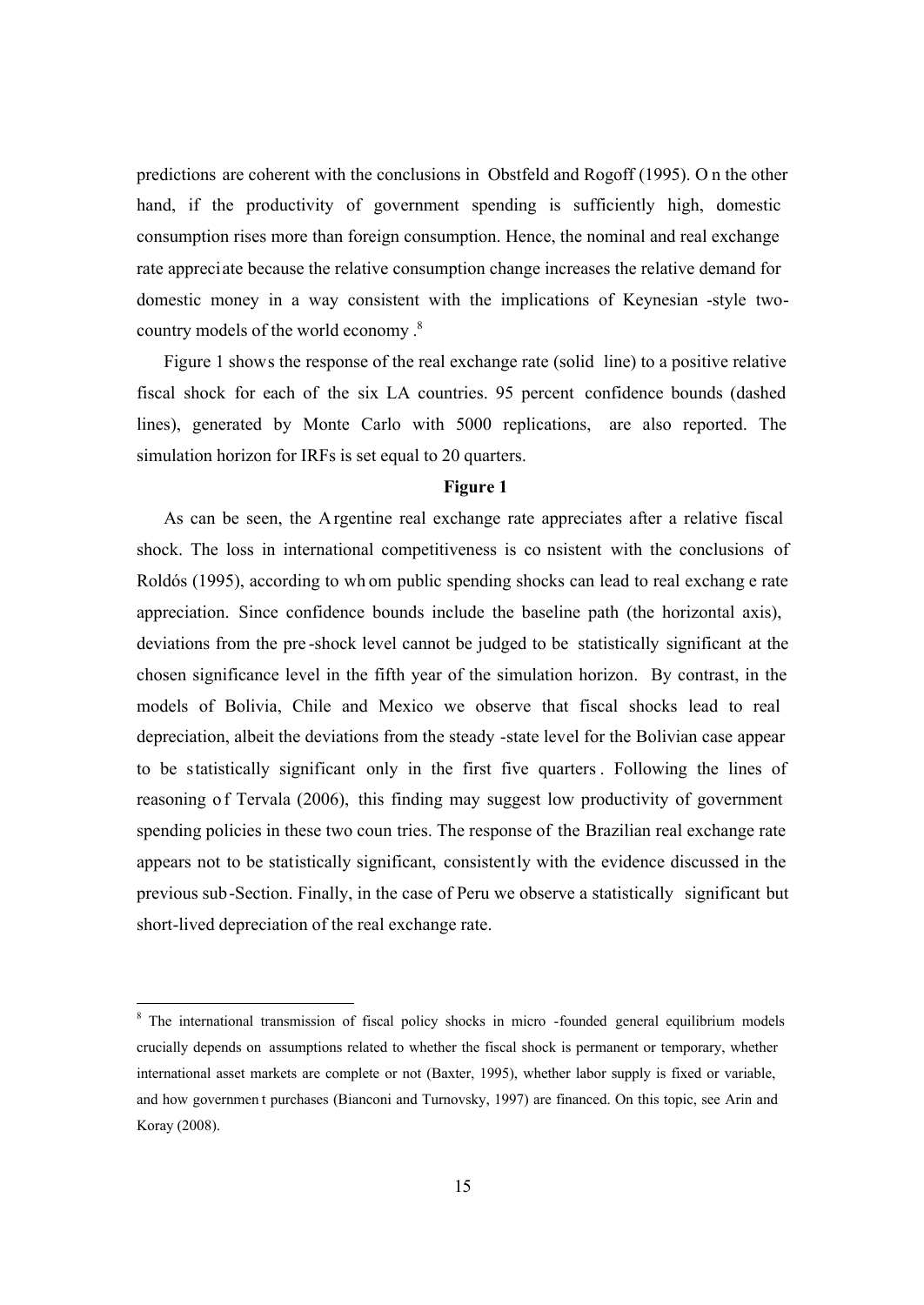In brief, the results from the IRFs suggest a close relationship between relevance of fiscal shocks as a driving source for real exchange rate fluctuations and effects of unanticipated fiscal shocks on the level of international competitiveness in the LA economies. The sign of the response of international competitiveness to this type of shock cannot as clearly be determined *ex-ante*. The evidence reported here indicates a substantial inelasticity of international competitiveness to shocks originating from public spending policies in countries where fiscal shocks have scant role in explaining real exchange variability. On the other hand, fiscal shocks may induce either real exchange rate appreciation (for Argentina) or depreciation (for Bolivia, Mexico and Chile) in the real exchange rate.

## *4.3. Explaining real exchange dynamics in LA countries over the years 1980 -2006*

This sub-Section describes how to assess the observed real exchange rates patterns for our six LA countries in the light of historical shifts in their fundamentals. Indeed, the existence of a stable long -run relationship among the variables of each model does not prevent the relative weight of those factors from changing over time in response to complex and interrelated reciprocal influences. Hence, it could be instructive to examine the hypothetical time path of int ernational competitiveness if all disturbances had been associated to only one source of shock.

Table 5 summarises the relevance of each structural component in explaining international competitiveness varia bility over time. OLS estimates are obtained by regressing changes in the real exchange rate on its component driven by individual orthogonal shocks according to the decomposition (12). Since structural components are mutually orthogonal by construction, the total variation of the regressand (changes in international competitiveness) must be *fully* captured by the explanatory variables (supply shocks,  $\phi$  and  $\nu$ , and demand d isturbances,  $\phi$  and  $\eta$ ).

#### **Table 5**

The results indicate that the in-sample variability of the real exchange rate is dominated by demand shocks in most of the models, with percentages ranging from 39 percent in the case of Chile to 92 pe rcent in that of Bolivia. In particular, for five out of the six countries (Brazil being the only exception), fiscal shocks account for a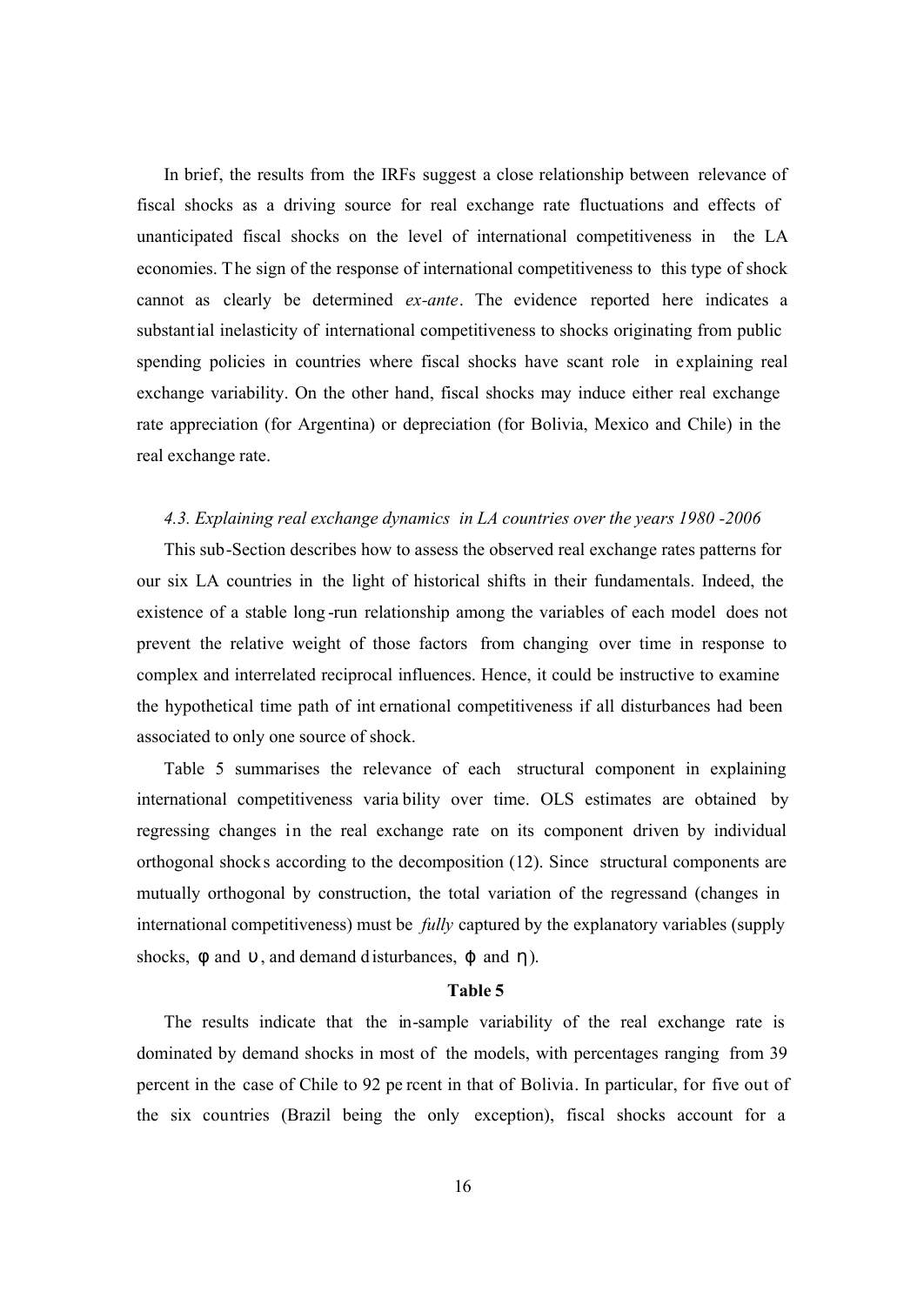considerable percentage of real exchange rate movements, ranging from one -fifth (for Peru) to four-fifth (for Mexico) of total variability. A lso, notice that in most cases (Argentina, Bolivia, Mexico and Peru) the effects of fiscal impulses are stronger than those of productivity shocks. Finally, the relative importance of the temporary components (namely, preference shocks) varies across coun tries, being at its highest i n Brazil, where it explains 43 percent of the historical variance (the effects of fiscal shocks being negligible), and in Peru, where the corresponding share is 34 percent, whilst is countries such as Mexico and Chile it is as low as 6.13 and 6 .47 respectively.

In order to check for possible shifts in the relative explanatory contribution of shocks for real exchange rate changes over the sample span, we use a rolling method, i.e. we employ the estimated models to replicate the previous exercise over the window embracing the period from the first available observation to 1994 *q*4 and then extending it by a datapoint at a time. Summary statistics (mean, standard error of the mean, minimum and maximum values) for each system are reported in Table 6.

#### **Table 6**

The results broadly confirm the previous evidence in a number of ways. *First*, fiscal shocks are the most relevant source of variation for real exchange rates in the overidentified models. *Second*, in all models, the mean values of each shock resulting from the rolling procedure are *quantitatively* very close to the ir full-sample counterparts and *qualitatively* similar to the results from the forecast error variance decomposition exercise. *Third*, the standard error of the mean, as well as the minimum-maximum range, suggest that the relative con tribution of the four driving forces in explaining real exchange rate changes are almost constant over time.

The last piece of evidence concerns the relationship between structural shocks and the pattern over time of the le vel of international competitiveness. Figure 1 shows, for each country, the real exchange rate series purged of the deterministic part (solid line), and its component explained by the fiscal shocks (dashed line).

## **Figure 2**

Visual inspection suggests the following. It seems that the effects of fiscal shocks in the period 1981-1986 are considerable for all the countries under examination. After this period, however, this is still the case only in the models of Bolivia and Mexico, while in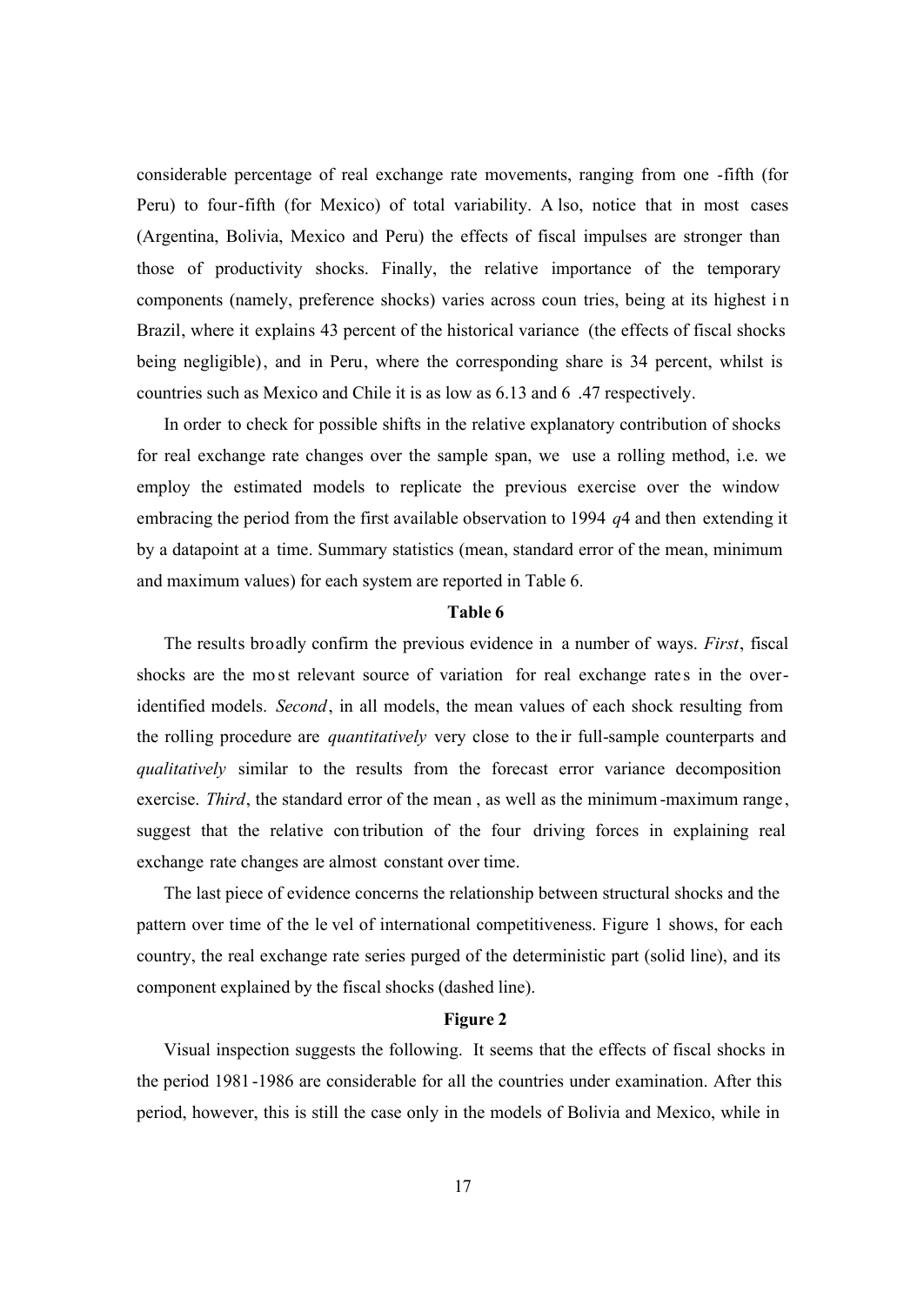Chile and Peru long swings in the real exchange rate are only partially caused by the fiscal components. Consistently with the previous results, fiscal shocks do not appear to have significant explanatory power for real exchange rate movements in Brazil.

Combining this evidence with the results o f the IRF analysis, we can conclude that in the cases where the real exchange rate depreciates in response to a relative fiscal shock (namely, Bolivia, Chile, Mexico and Peru), the explanatory power of these structural shocks is more pronounce d over the entire investigation period. In the case of Argentina, where the IRF analysis shows the opposite result (that is, a real appreciation in response to a relative fiscal shock), the time path of the real exchange rate is less influenced by the component caused by this shock. According to Tervala (2006), the different time paths followed by the co mponent of real exchange rates driven by fiscal shocks can be explained by the different degree of productiv ity of government expenditure in each country.<sup>9</sup>

## **5. Robustness**

The results from structural VAR models relying on long -run restrictions may vary considerably depending on the exact specifica tion of the empirical model. As argued by Faust and Leeper (1997), identification procedures, which involve restricti ons on the long-run effects of structural shocks , may imply that type -II errors are more likely in confidence intervals because of the imprecision of the long -run parameter estimates. Therefore, in this section we study the robustness of the results discus sed above with respect to changes in the empirical specification of the systems.

Three alternative empirical specifications are estimated in order to investigate how the relative weights of demand shocks (and in particular fiscal shocks) vary with the nature of the fluctuations. We filter the data by different methods, namely first differences, *FD* , the HP filter (Hodrick and Prescott, 1997), *HP* , and linear detrending,

 $\frac{9}{9}$  As shown by Rodriguez and Romero (2007), in Argenti na the hyperinflation p henomenon which took place at the beginning of the 1990 and the following aboliti on of the currency board explain the dominant effect of the variability of transitory components on the behaviour of the real exchange rate, while in the case of Brazil (where the initially floating exchange rate was subsequently fixed) international competitiveness has mainly been driven by real shocks in the last decade.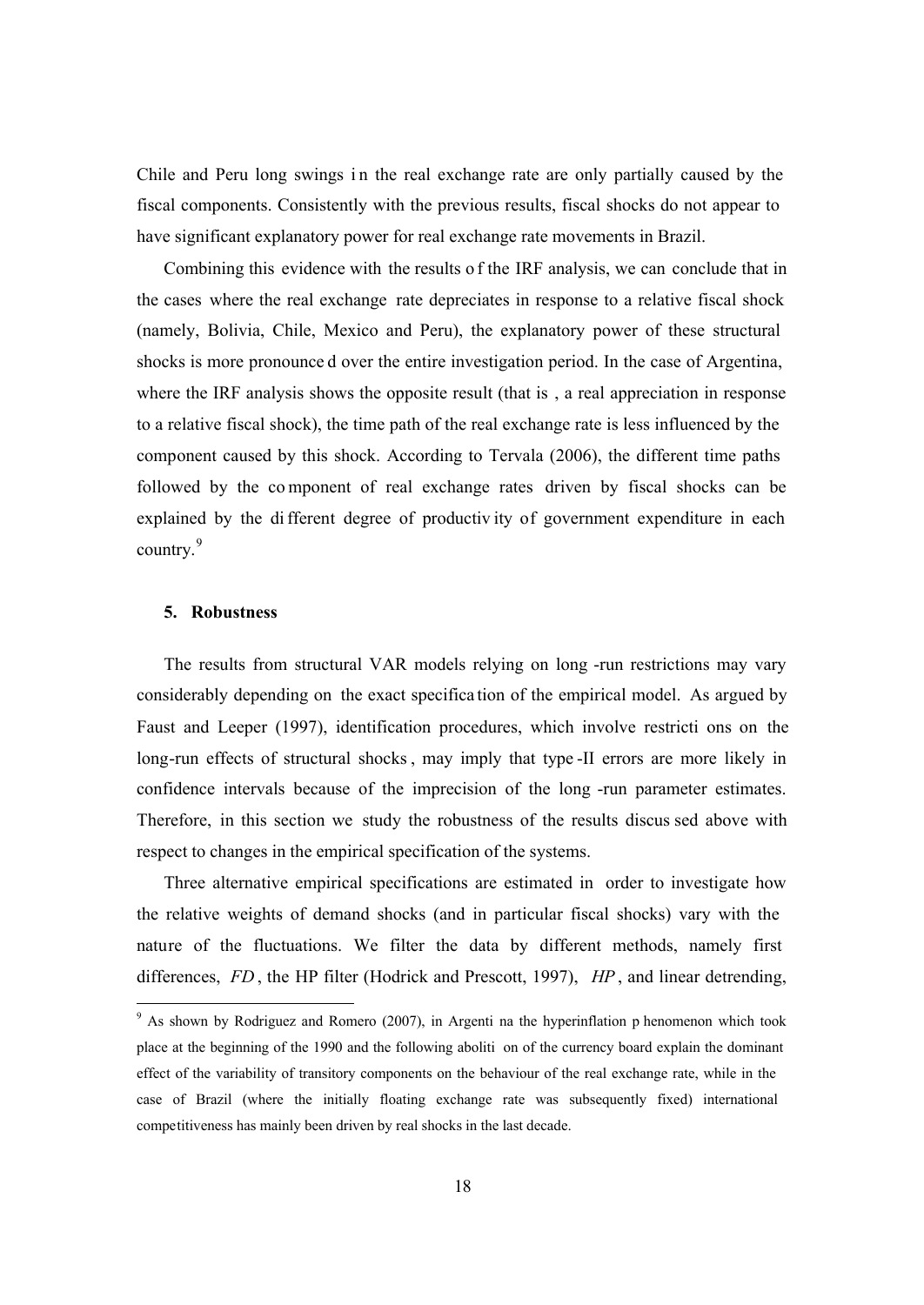*LD* . In particular, *FD* series are used to isolate short cycle fluctuations, *HP* -filtered series for intermediate frequencies and *LD* series for low frequencies. We expect the role of demand shocks to decrease with the persistence of shocks. <sup>10</sup> Notice that all alternative specifications neglect the existence of possible cointegration relationships. Thus, our robustness checks can shed light on the consequences of ignoring the presence of long run equilibrium relationships between the variables.

Table 7 presents the results from imposing the over -identifying long-run restriction in the three alternative empirical specifications. *p* -values are in square brackets.

# **Table 7**

Overall, the long-run structure implied by our theoretical relationship of reference is not rejected by the data in nine (one at the 1 percent, one at the 5 percent and the remaining seven at the 10 percent level of signif icance) out of eighteen cases. In particular, the outcome from the *FD* specification is fully consis tent with the baseline design, even though the test statistics are slightly less supportive of our economic priors. In the present context, this conclusion is not surprising si nce the *FD* specification produces loss of relevant information, in the presence of documented cointegration relationships. Notice, further, that in the *LD* specification we observe the rejection of the null hypothesis in all models but one (the Chilean case).

Following the same criterion as in the previous Section, we perform a forecast error variance decomposit ion under the over-identified structure for the specifications where the over-identifying restriction holds, but employing the just -identified structure when the constraint imposed on the long -run matrix is rejected by the data. The simulation horizon is set equal to 20 quarters. Table 8 shows the contribution (in percentage terms) of aggregate demand s hocks and fiscal shocks to the overall forecast error variance of the real exchange rate under the three alternative empirical specifications.

#### **Table 8**

As expected, in most cases the relative importance of demand shocks is stronger in the specification whe re the short-run cycle frequency, *FD* , is isolated, and decreases

-

<sup>&</sup>lt;sup>10</sup> The *FD* specification is the baseline model (10) with  $\Pi = 0$  and with four common trends. Such a specification is consistent with the conclu sions of the maximum eigenvalue test for Brazil, Chile and Mexico.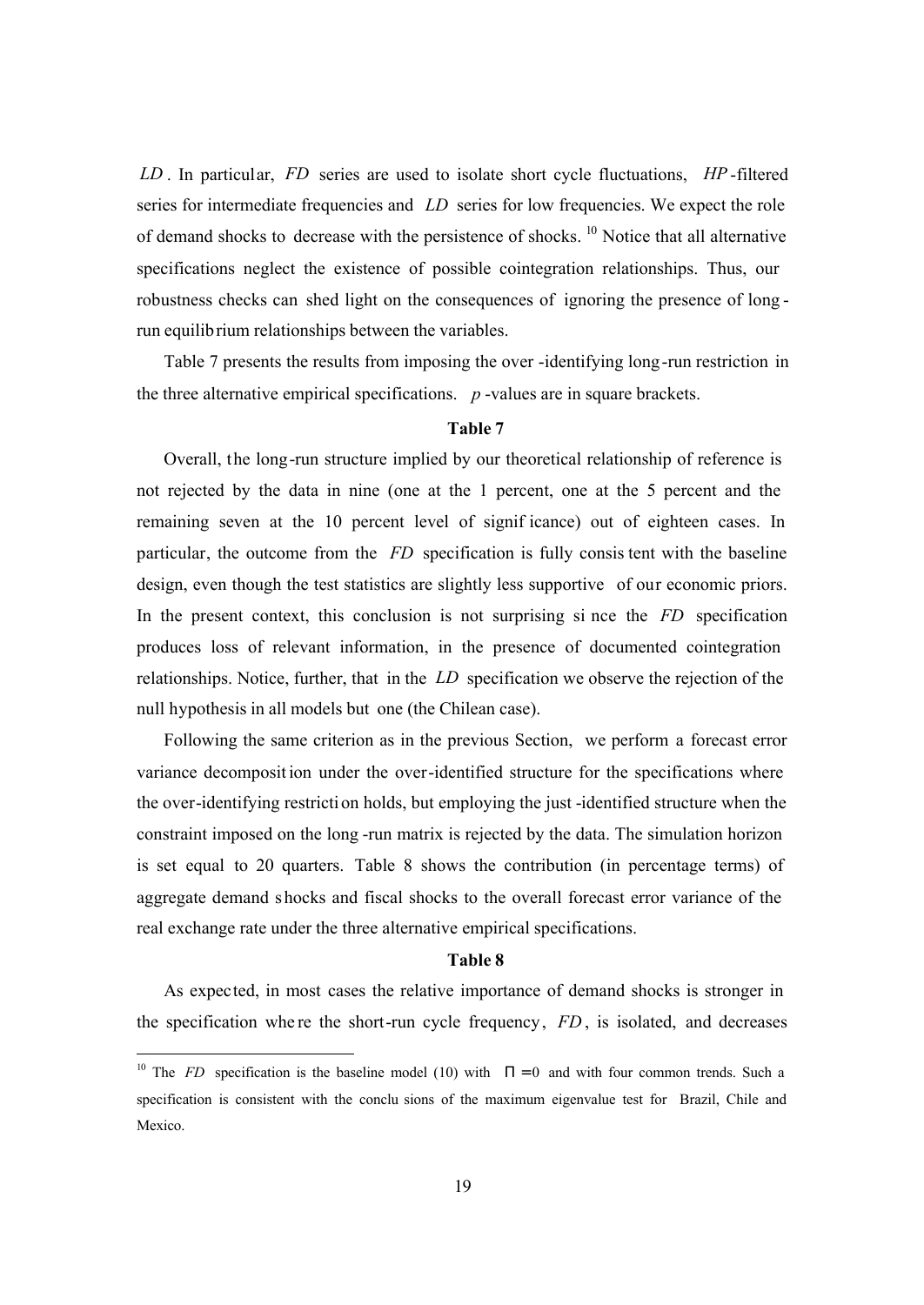when a longer cyclical component is taken into account, that is when we move from the *HP* to the *LD* specification*.*

Comparing these results to those from the VEC models, we observe that the explanatory power of demand shocks under the alternative specifications is greater than their counterparts from the baseline specification with cointegration. Mo reover, focusing on the individual demand shocks, there is evidence of a bigger role for relative preference shocks, these now becoming the most important source for real exchange rate fluctuations.

As shown by Alexius (2005), the lack of the long run -equilibrium conditions bet ween fundamental variables and the real exchange rate eliminates the relationship between the latter and productivity disturbances. Thus, the relative system impact o f supply disturbances tends to decrease. In addi tion, if the long-run properties of the system are not properly taken into account, the effects of fiscal shocks are underestimated, as the relationship between government size and the dynamics of the real exchange rate is overlooked.

#### **6. Conclusions**

This paper adopts a modelling approach aimed at assessing the role of a wide class of underlying (structural) disturbances in driving real exchange rates (defined relative to the US dollar) in six LA countries (Argentina, Bolivia, Brazil, Chile, Mexico and Peru) , along the lines of the studies of Ahmed et al. (1993) and Hoffmaister and Roldós (2001). These disturbances are identified as relative productivity, labour, fiscal and preference shocks.

Using quarterly data over the period 1980 -2006, we analyse the case of the LA economies, for which the effects of fiscal shocks on the real exchange rate had not previously been studied . Specifically, we show that fiscal shocks are a key determinant of changes in international competitiveness for most o f the countries we consider. Our approach sheds new light on the driving forces of real exchange rate dynamics in developing economies. A simpler modelling strategy, relying exclusive ly on a standard permanent/transitory decomposition, would provide only partial evidence, as, by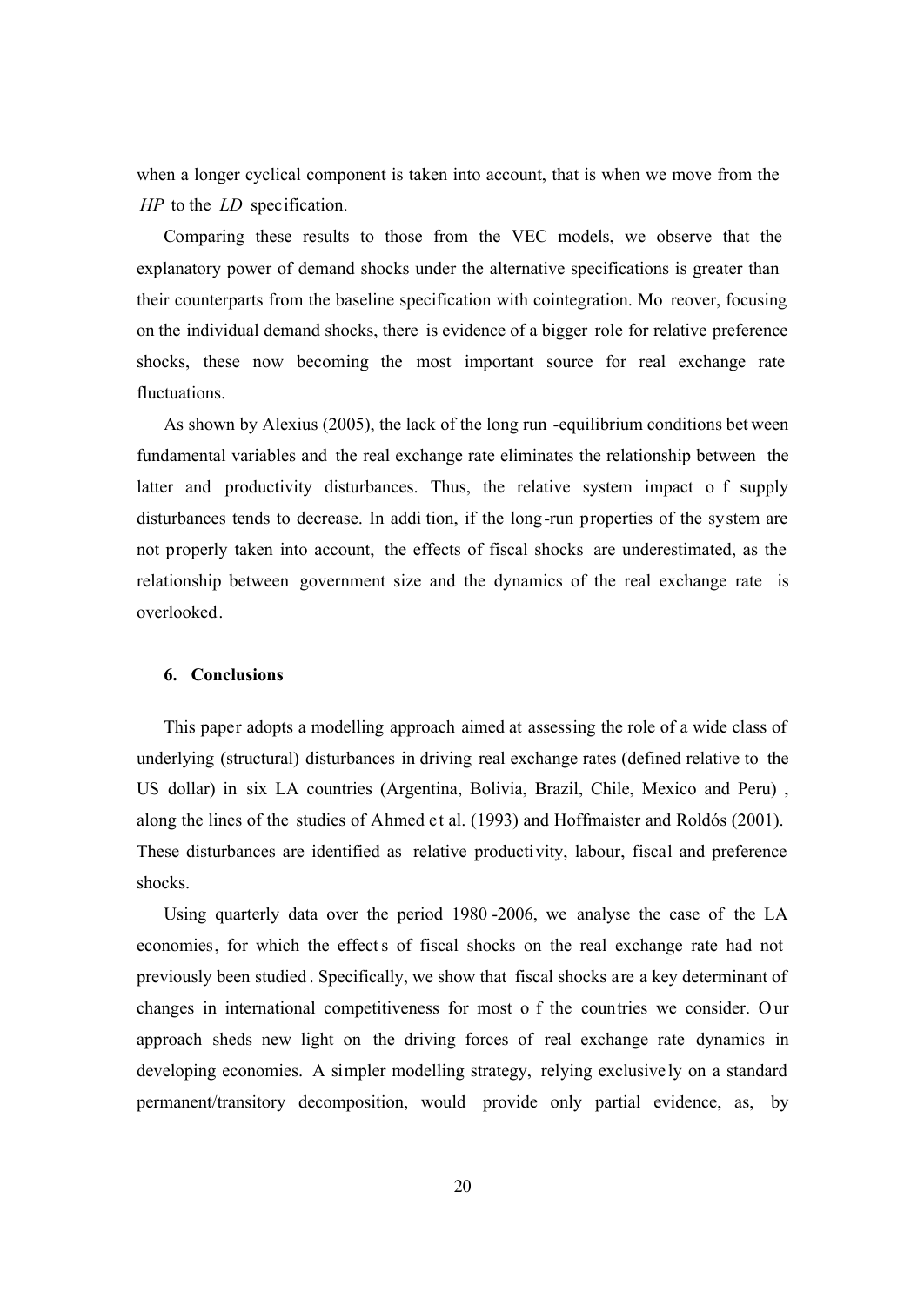construction, it would allow for only two types of shocks, ignoring the possibility of a wider class of disturbances hitting the economy as a whole (and consequently the real exchange rate as well) that also need to be investigated.

Therefore, our contribution to the literature on fiscal shoc ks is two-fold. *First*, we identify fiscal shocks in a multicountry/multivariate time series context, allowing for the existence of possible cointegration relationship among the variables of the system. *Second*, we present some new empirical evidence for six Latin American countries. We find that the effects of unanticipated fiscal impulses on the level of the real exchange rate vary, reflecting d ifferent degrees of government expenditures productivity. Further, using alternative econometric specifications, w e show how the impo rtance of fiscal shocks (and more in general of demand shocks) on the variability of the international competitiveness varies with the frequency of cyclical fluctuations isolated in the models. The explanatory power of demand shocks incr eases when shorter cyclical fluctuations are taken into account. Moreover, neglecting the presence of cointegration, wh ich in fact holds in our case, amounts to overlooking the linkage between productivity and government spending and the real exchange rate . As we show, this leads to over estimating the role of demand shocks and underestimating the contribution of fiscal disturbances, putting into question the reliability of earlier evidence for which this criticism is relevant (see, e.g. Ahmed et al., 1993; Chowdhury, 2004; Hoffmaister and Roldós, 2001; Rodríguez and Romero, 2007).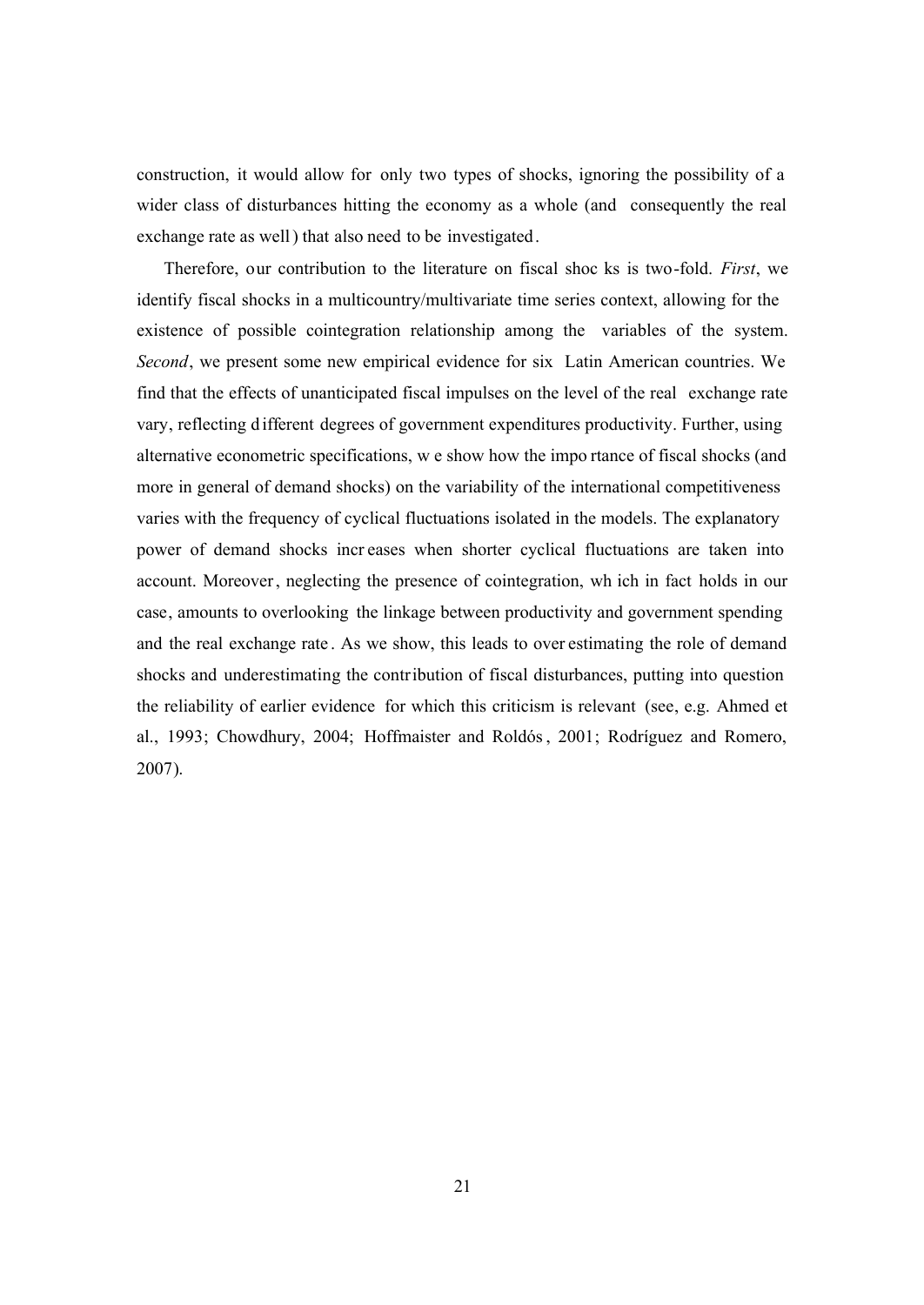#### **References**

- Ahmed S. (2003), Sources of Economic Fluctuations in Latin America and Implications for Choice of Exchange Rate Regimes, *Journal of Development Economics* , 72, p. 181-202.
- Ahmed S., Ickes B.W., Wang P. and Yoo, B.S. (1993), International Business Cycle, *American Economic Review*, 83, p. 335-359.
- Alexius A. (2005), Productivity Shocks and Real Exchange Rates, *Journal of Monetary Economics*, 52, p. 555-566.
- Arin K.P. and Ko ray, F. (2008), Beggar Thy Neighbour? The Transmission of Fiscal Shocks from US to Canada, *Open Economies Review*, forthcoming.
- Asea P.K. and Mendoza E.G. (1994), The Balassa -Samuelson Model: A General Equilibrium Appraisal, *Review of International Economic s*, 2, p. 244-267.
- Baxter M. (1992), Fiscal Policy, Specialization, and Trade in the Two -Sector Model: The Return of Ricardo?, *Journal of Political Economy* , 100(4), 713-744.
- Berg A., Borensztein E. and Mauro P. (2002), An Evaluation of Monetary Regime Options for Latin America, *IMF Working Paper*, 211.
- Bergman, M. (1996), International Evidence on the Sources of Macroeconomic Fluctuations, *European Economic Review* , 40, p. 1237-1258.
- Bianconi M. and Turnovsky S.J. (1997), International Effects of Gove rnment Expenditure in Interdependent Economies, *Canadian Journal of Economics* , 30, p. 57-84.
- Binder M. and Pesaran M.H. (1999), Stochastic Growth Models and their Econometric Implications, *Journal of Economic Growth* , 4, p. 139-83.
- Blanchard O. and Quah D. (1989), The Dynamic Effects of Aggregate Demand and Supply Disturbances, *American Economic Review*, 79, p. 655-673.
- Blanchard O. and Perotti R. (2002), An Empirical Characterization of the Dynami c Effects of Changes in Government Spending and Taxes on Output, *Quarterly Journal of Economics*, 117, p. 1329-1368.
- Burnside C., Eichembaum M. and Fisher J.D.M. (2004), Fiscal Shocks and Their Consequences, *Journal of Economic Theory* , 115, p. 89-117.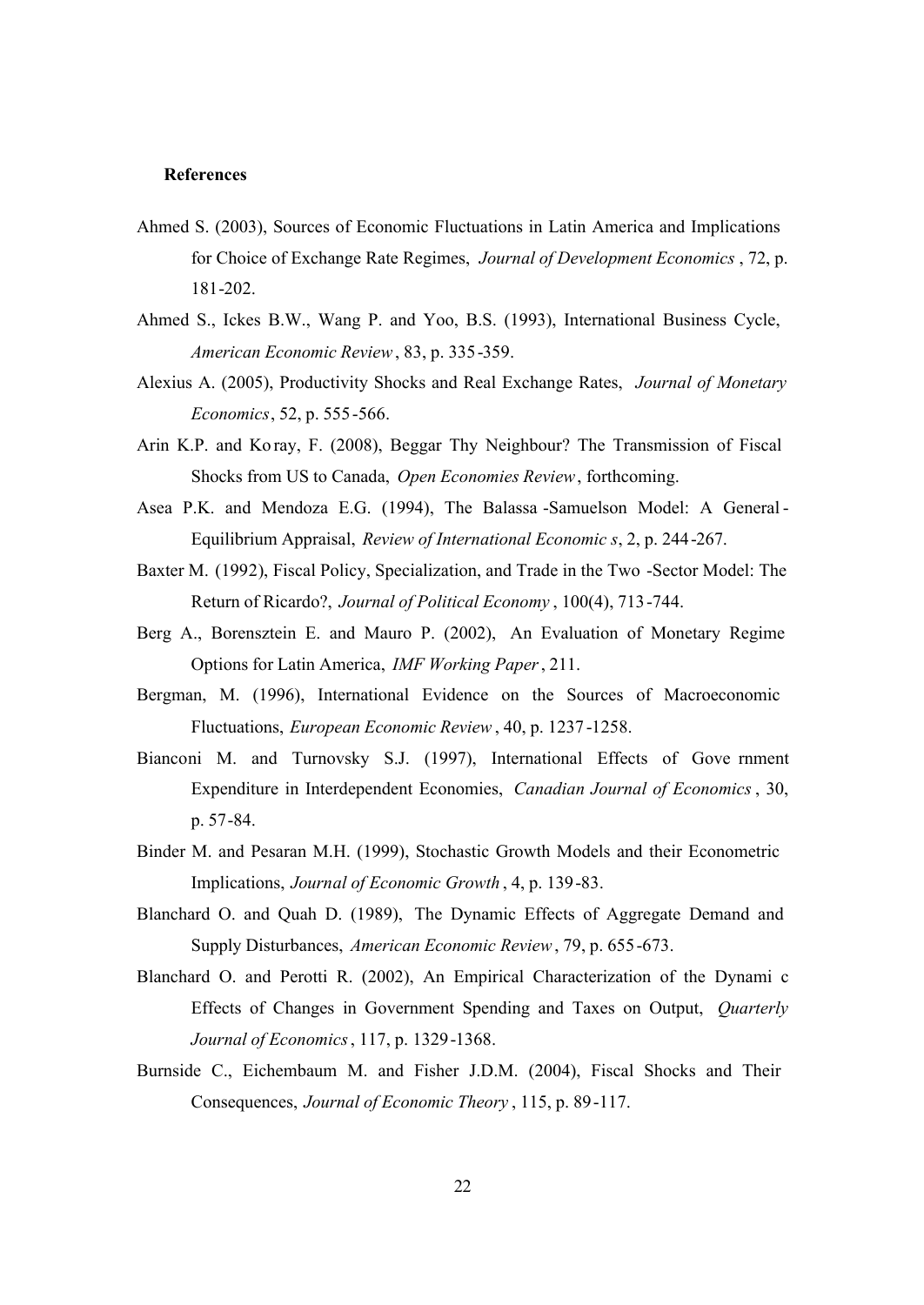- Busato F., Girardi A. and Argentiero A. (2005), Technology and Non -technology Shocks in a Two-sector Economy, 11.
- Chang Y. and Hong, J.H. (2005), Do Technological Improvements in the Manufacturing Sector Raise Or Lower Employment? , *American Economic Review*, 96, p. 352- 368.
- Chowdhury I.S. (2004), Sources of Exchange Rate Fluctuations: Empirical Evidence from Six Emerging Market Countries, *Applied Financial Economics*, p. 697-705.
- Christiano L.J., Ei chenbaum M. and Evans C.L. (1999), Monetary Policy Shocks: What Have We Learned and to what End?, in: Taylor J.B. and Woodford M. (eds.), *Handbook of Macroeconomics,* p. 65-148.
- Clarida R.H. and Gali J. (1994), Sources of Real Exchange Rate Fluctuations: Ho w Important Are Nominal Shocks?, *Carnegie-Rochester Conference Series on Public Policies*, 41, p. 1-56.
- Dickey D.A. and Fuller W.A. (1979), Distribution of the estimators for autoregressive time series with a unit root, *Journal of the American Statistical A ssociation* 74, p. 427-431.
- Edwards S. (1988), Real and Monetary Determinants of Real Exchange Rate Behaviour: Theory and Evidence for Developing Countries, *NBER Working Paper,* 2721.
- Edwards S. (1989), Capital Flows, Real Exchange Rates and Capital Controls: Some Latin America Experiences, *NBER Working Paper,* 6800.
- Enders W. and Hurn S. (1994), Theory and Tests of Generalized Purchasing -Power Parity: Common Trends and Real Exchange Rates in the Pacific Rim, *Review of International Economics*, 2, p. 179-190.
- Faust J. and Leeper E.M. (1997), When Do Long-Run Identifying Restrictions Give Reliable Results?, *Journal of Business & Economic Statistics* , 15, p. 345-353.
- Favero, C. (2002), How Do European Monetary and Fiscal Authorities Behave?, *CEPR Discussion paper*, 3426.
- Gali, J. (1999), Technology, Employment, and the Business Cycle: Do Technology Shocks Explain Aggregate Fluctuations?, *American Economic Review*, 89, p. 249- 271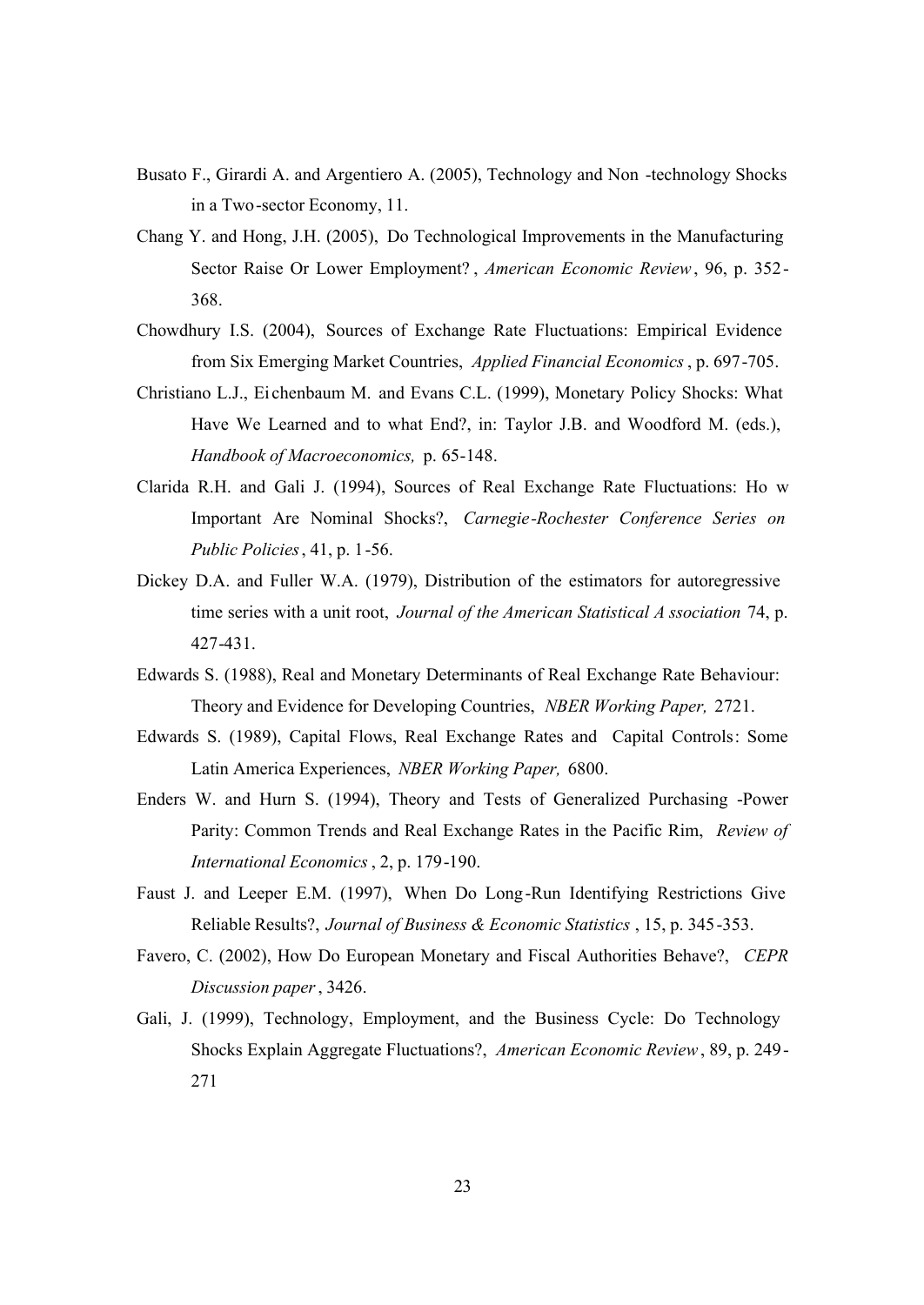- Garratt A., Lee K., Pesaran M.H. and Shin Y. (2003), A Long -Run Structural Macroeconometric Model of the UK, *Economic Journal,* 113, p. 412-455.
- Hemming R., M. Kell and S. Mahfouz (2002), The Effectiveness of Fiscal Policy in Stimulating Economic Activity: A Review of the Literature", *IMF Working Paper*, 208.
- Hodrick R.J. and Prescott E.C. (1997) , Postwar U.S. Business Cycles: An Empirical Investigation, *Journal of Money, Credit and Banking,* 29, p. 1-16.
- Hoffmaister A.W. and Roldos J.E. (2001), The Sources of Macroeconomic Fluctuations in Developing Countries: Brazil and Korea, *Journal of Macroeconomics*, 23, p. 213-39.
- Johansen, S. (1992), Cointegration in Partial Systems and the Efficiency of Single equation Analysis, *Journal of Econometrics,* 52, p. 389-402.
- Johansen, S. (1995), *Likelihood-Based Inference in Cointegrated Vector Autoregressive Models*, Oxford University Press, Oxford.
- Krugman P. (1979), A Model of Balance of Payments Crises, *Journal of Money, Credit, and Banking*, 11, p. 311-325.
- Kwiatkowski D., Phillips P.C.B., Schmidt P. and Shin Y. (1992), Testing the Null of Stationarity against the Alternative of a Unit Root: How Sure Are we that Economic Time Series Have a Unit Root?, Journal of Econometrics, 54 , p. 159- 178.
- Lee T. and Tse Y. (1996), Cointegration Tests with Conditional Heteroskedasticity, *Journal of Econometrics*, 73, p. 401 -410.
- Lucas R.E. (1982), Interest rates and currency prices in a two -country world, *Journal of Monetary Economics*, 10 (3), 335-359.
- MacKinnon, J.G. (1996), Numerical Distribution Functions for Unit Root and Cointegration Tests, *Journal of Applied Econometrics* , 11, 601-618.
- Mountford A. and Uhlig H. (2005), What Are the Effects Fiscal Policy Shocks?, *SBF Discussion Paper*, 39.
- Obstfeld M. (1993), Model Trending Real Exchange Rates, Centre for International and Development Economics Research (CIDER) Working Papers, 11.
- Obstfeld M. and Rogoff K. (1995), The Mirage of Fixed Exchange Rates, *The Journal of*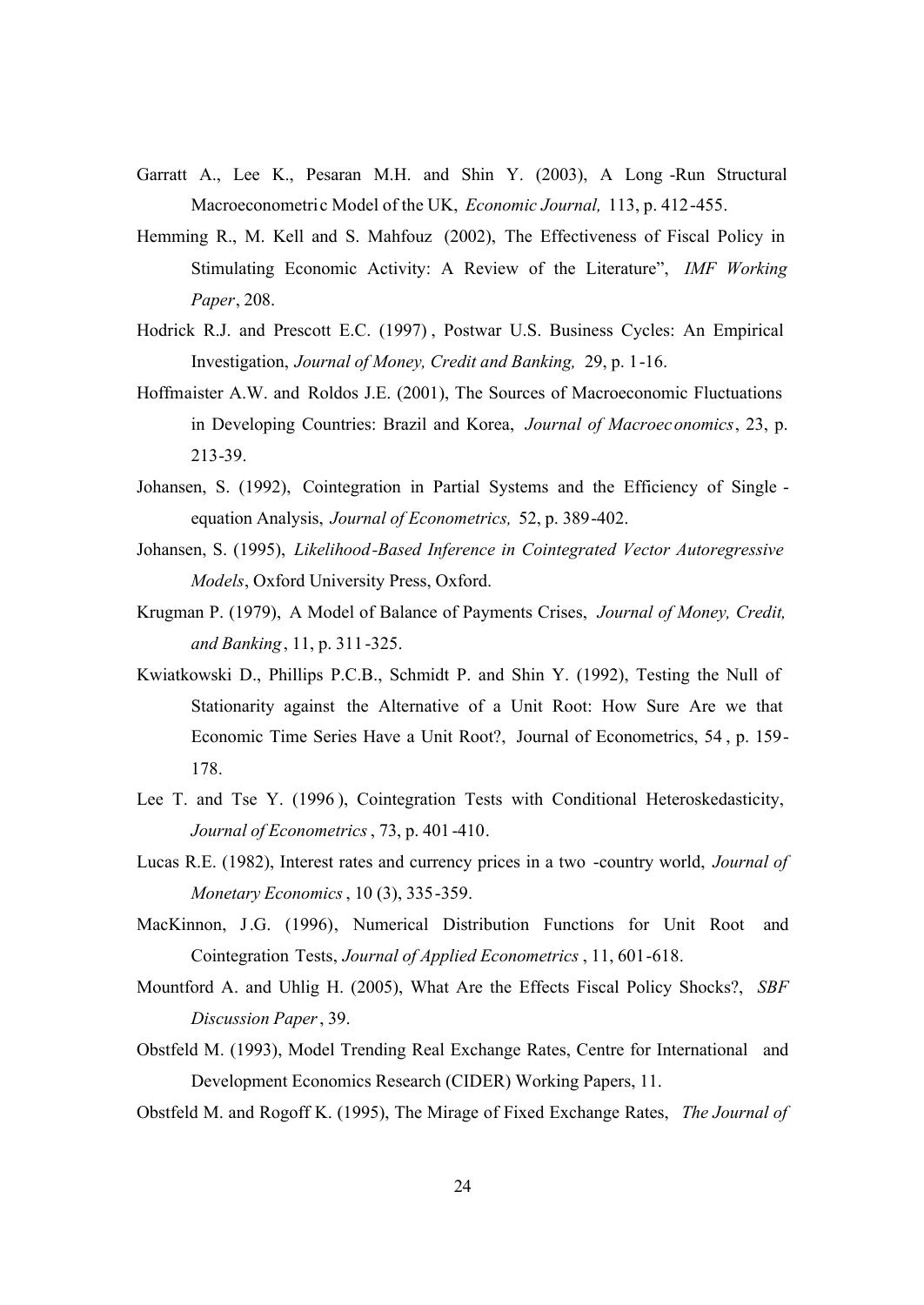*Economic Perspectives*, 9 (4), p. 73-96.

- Osterwald-Lenum, M. (1992), A Note with Quantiles of the Asymptotic Distribution of the Maximum Likelihood Cointegration Rank Test Statistics," *Oxford Bulletin of Economics and Statistics*, 54, 461–472.
- Phillips P.C.B. and Perron P. (1988) Testing for a Unit Root in Time Series Regression, Biometrika, 75, p. 335 –346.
- Perotti R. (2002), Estimating the Effects of Fiscal Policy in OECD Countries, ECB Working Paper, 168.
- Rodríguez G. and Romero I. (2007), The Role of Pe rmanent and Transitory Compone nts in the Fluctuations of Latin -American Real Exchange Rates, Applied Economics, p. 1-10.
- Roldòs J.E. (1995), Supply -side of Disinflation Programs, IMF Staff Papers, 42, p. 158- 183.
- Romer C.D. and Romer D.H. (1989), Does Monetary Policy Matter? A New Test in the Spirit of Friedman and Schwartz, in Olivier J. Blanchard and Stanley Fisc her,eds.: NBER macroeconomics annual: 1989. Cambridge,Mass. And London: MIT Press, 121, 70.
- Sarno L. and Taylor M.P. (2002), Purchasing power parity and the real exchange rate, IMF Staff Papers, 49, p. 65 -105.
- Stockman A.C. (1980), A Theory of Exchange Rat e Determination, Journal of Political Economy, 88, p. 673 -698.
- Taylor M.P. (2006), Real Exchange Rates and Purchasing Power Parity: Mean -reversion in Economic Thought, Applied Financial Economics , 16, p. 1-17.
- Tervala J. (2006), Productive Gove rnment Spending and the International Transmissi on of Fiscal Policy, HECER Discussion Paper, 120.
- Warne A. (1993), A Co mmon Trends Model: Id entification, Estimation and Inference, IIES Seminar Paper, Stockholm, Stockholm University, 555.
- Weber A. (1997), Sources of Purchasing Power Disparities between the G3 Economies, Journal of the Japanese and International Economies , 11, 548-583.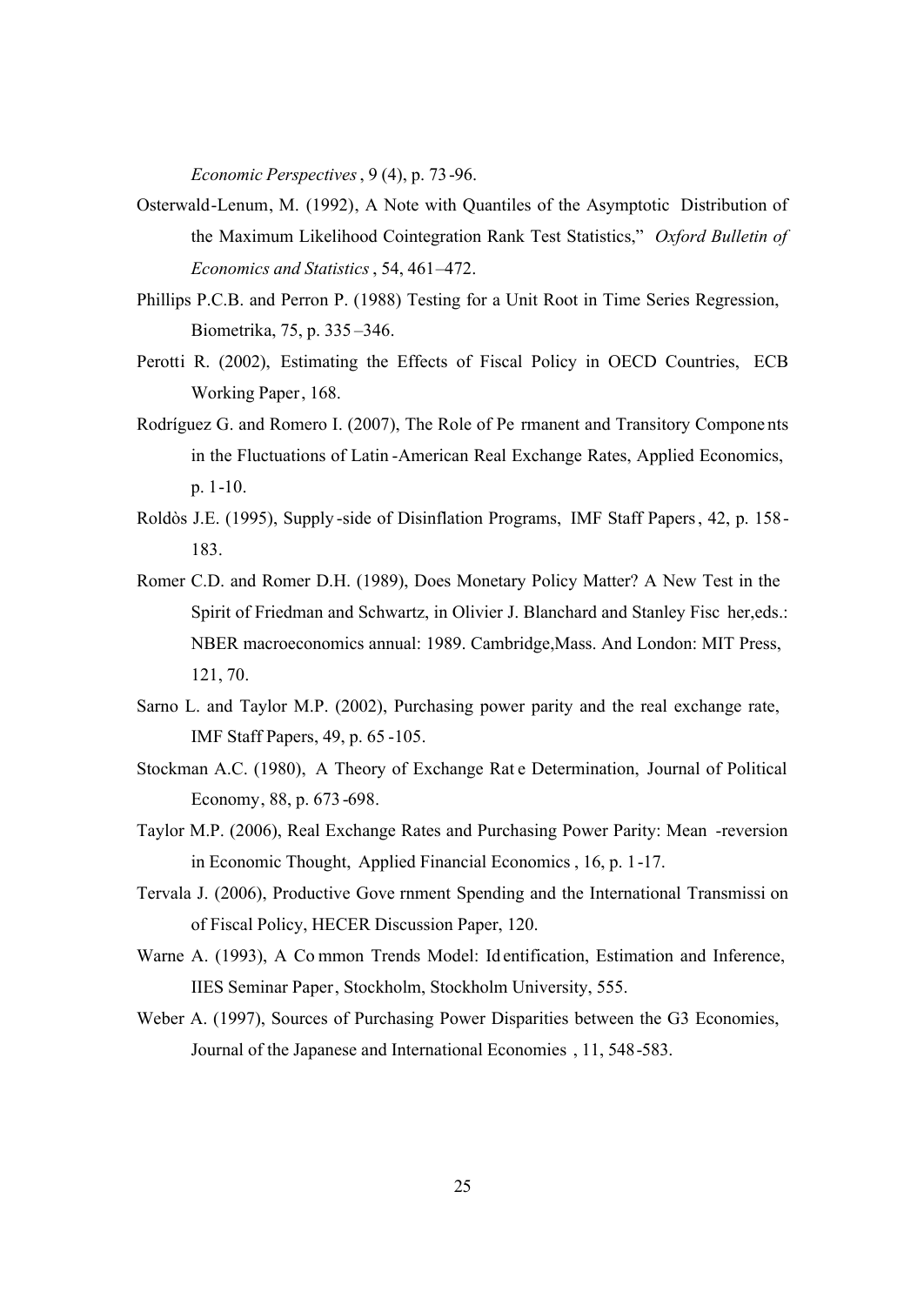*Table 1 – Construction of the variables*

| Variable                | Definition                                                                                                |
|-------------------------|-----------------------------------------------------------------------------------------------------------|
| Relative productivity   | $\pi^{i}_{t} = \left(\ln Y^{i}_{t} - \ln N^{i}_{t}\right) - \left(\ln Y^{US}_{t} - \ln N^{US}_{t}\right)$ |
| Relative employment     | $n_t^i = \ln N_t^i - \ln N_t^{US}$                                                                        |
| Relative private output | $z_t^i = \ln[Y_t^i(1-G_t^i)] - \ln[Y_t^{US}(1-G_t^{US})]$                                                 |
| Real exchange rate      | $q_t^i = \ln E_t^i + (\ln P_t^{US} - \ln P_t^i)$                                                          |

Note. For each v ariable the suffix *i* refers to each Latin America country in turn, while the suffix *US* refers to the base country (the US economy). The subscript *t* stands for time.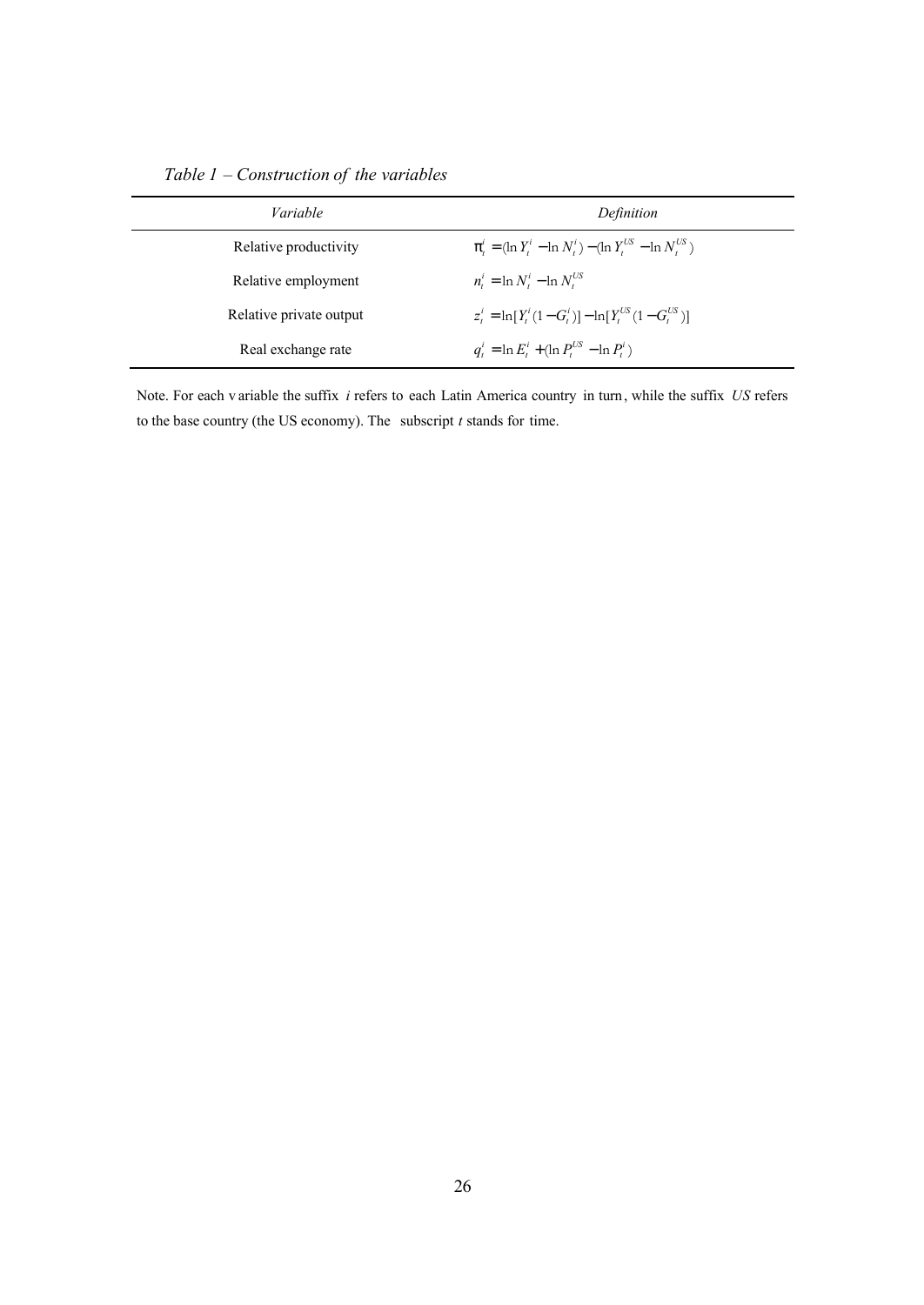| Table 2 - Unit root tests |  |  |
|---------------------------|--|--|
|---------------------------|--|--|

|               | π       |           |                | $\boldsymbol{n}$      |         |           | $\boldsymbol{Z}$ |                       |              | $\boldsymbol{q}$ |                             |                       |              |           |                             |                       |
|---------------|---------|-----------|----------------|-----------------------|---------|-----------|------------------|-----------------------|--------------|------------------|-----------------------------|-----------------------|--------------|-----------|-----------------------------|-----------------------|
|               |         | Levels    |                | First<br>differrences |         | Levels    |                  | First<br>differrences |              | Levels           |                             | First<br>differrences |              | Levels    |                             | First<br>differrences |
|               | DP      | <b>TS</b> | DP             | <b>TS</b>             | DP      | <b>TS</b> | DP               | TS                    | DP           | <b>TS</b>        | DP                          | TS                    | DP           | <b>TS</b> | DP                          | <b>TS</b>             |
| Argentina     | c,t     | $-2.16$   | $\mathbf c$    | $-9.92$               | c,t     | $-2.42$   | $\mathbf c$      | $-4.35$               | $\mathbf c$  | $-1.94$          | $\mathcal{L}^{\mathcal{L}}$ | $-4.13$               | c,t          | $-3.79$   | $\mathbf c$                 | $-3.44$               |
| Bolivia       | c.t     | $-2.08$   | $\mathbf c$    | $-6.45$               | c,t     | $-2.01$   | $\mathbf c$      | $-4.74$               | c,t          | $-0.32$          | $\mathbf c$                 | $-1.87$               | $\mathbf c$  | $-1.46$   | $\sim 10$                   | -4.96                 |
| <b>Brazil</b> | $\rm c$ | $-1.66$   | $\overline{a}$ | $-6.44$               | c,t     | $-2.18$   | $\mathbf{c}$     | $-5.19$               | $\mathbf c$  | $-1.73$          | $\mathbb{R}^2$              | $-3.70$               | $\mathbf{c}$ | $-1.24$   | $\sim$                      | $-4.63$               |
| Chile         | c,t     | $-2.05$   | $\mathbf c$    | $-7.94$               | c,t     | $-1.76$   | $\mathbf c$      | $-6.59$               | c,t          | $-2.86$          | $\mathbf c$                 | $-3.63$               | c,t          | $-1.16$   | $\mathbf{c}$                | $-4.45$               |
| Mexico        | c.t     | $-1.76$   | $\mathbf{c}$   | $-5.73$               | $c_{x}$ | $-2.06$   | $\mathbf{c}$     | $-4.22$               | $\mathbf{c}$ | $-1.42$          | $\mathbb{R}^2$              | $-3.95$               | $\mathbf{c}$ | $-2.33$   | $\mathcal{L}^{\mathcal{L}}$ | $-11.7$               |
| Peru          | c,t     | $-1.52$   | $\mathbf c$    | $-6.64$               | c,t     | $-0.03$   | $\mathbf c$      | $-5.43$               | $\mathbf c$  | $-1.49$          | $\sim$                      | $-2.70$               | $\mathbf c$  | $-1.95$   | $\sim 100$                  | $-4.74$               |

Note. ADF test statistics for the null hypothesis of a unit root process for the variables in the levels and in first differences are reported in columns "TS" . The critical value at the 1 percent level of significance is - 4.05 if a constant and a linear trend (*c,t*) are included in the regression, -3.49 with only a constant term ( *c)* and -2.59 if no deterministic parts (-) are included. At the 5 percent level of significance these values are  $\overline{a}$ 3.45, -2.89 and -1.94, respectively (MacKinnon, 1996). The specification of the deterministic component is presented in the column "DP". Definitions of the variables are provided in Table 1.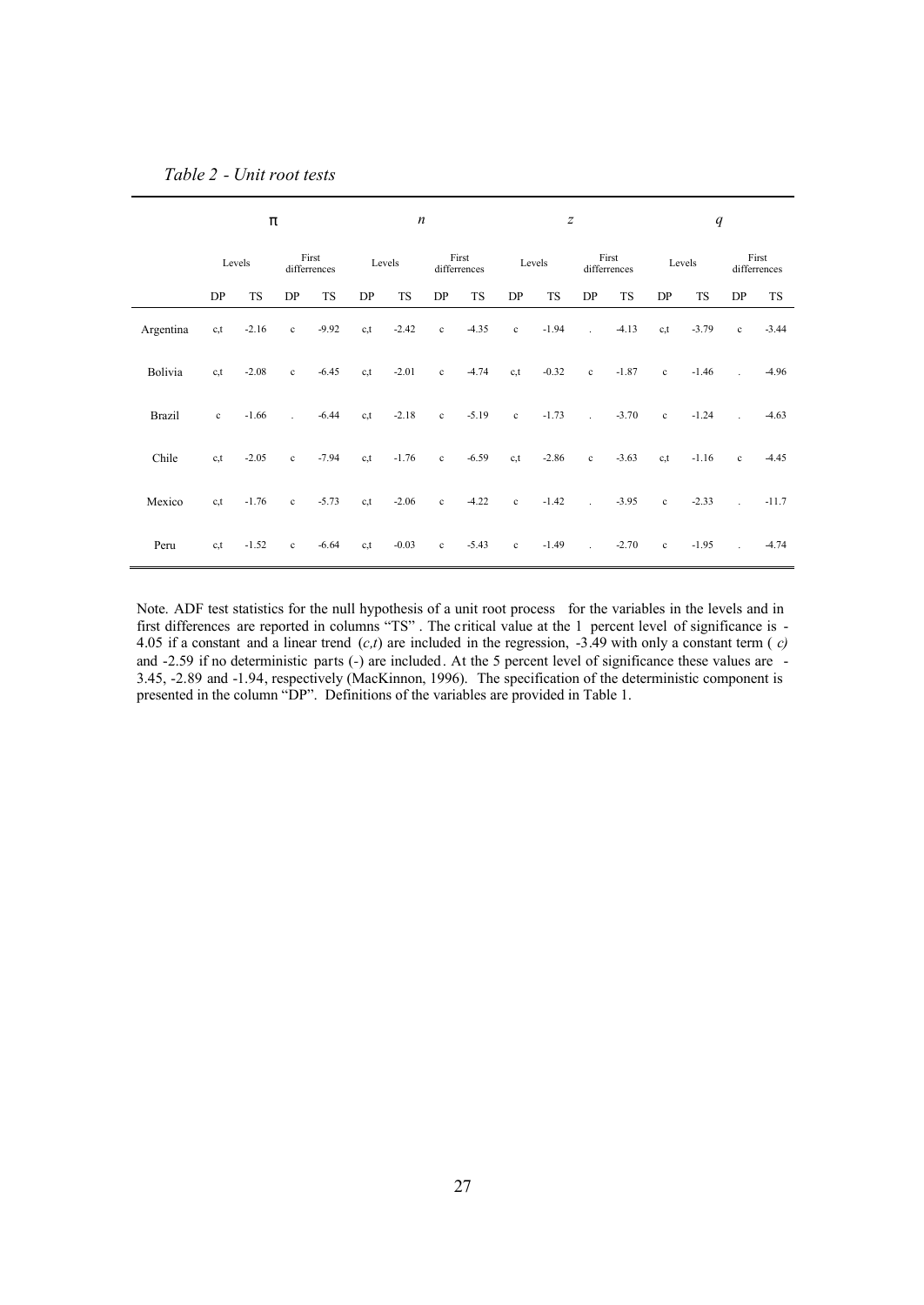## *Table 3 - Cointegration rank*

|               | Lags           | Rank             |       |                |      |  |  |
|---------------|----------------|------------------|-------|----------------|------|--|--|
|               |                | $\boldsymbol{0}$ | 1     | $\overline{2}$ | 3    |  |  |
| Argentina     | $\overline{4}$ | 66.77            | 28.53 | 11.03          | 1.87 |  |  |
| Bolivia       | 8              | 69.77            | 31.16 | 11.77          | 0.42 |  |  |
| <b>Brazil</b> | $\overline{4}$ | 47.31            | 22.6  | 8.3            | 0.47 |  |  |
| Chile         | 3              | 48.89            | 26.05 | 11.11          | 2.66 |  |  |
| Mexico        | $\overline{2}$ | 49.48            | 27.07 | 11.47          | 0.63 |  |  |
| Peru          | 5              | 56.06            | 28.68 | 4.64           | 0.74 |  |  |

Note. Critical values for the trace test statistics at the 95 p ercent for rank 0, 1, 2, 3 and 4 are 47.21, 29.68, 15.41 and 3.76, respectively, while at the 99 percent are 54.46, 35.65, 20.04 and 6.65, respectively (Osterwald-Lenum, 1992). The column " Lag" reports the number of lags included in the VAR specification suggested by the AIC.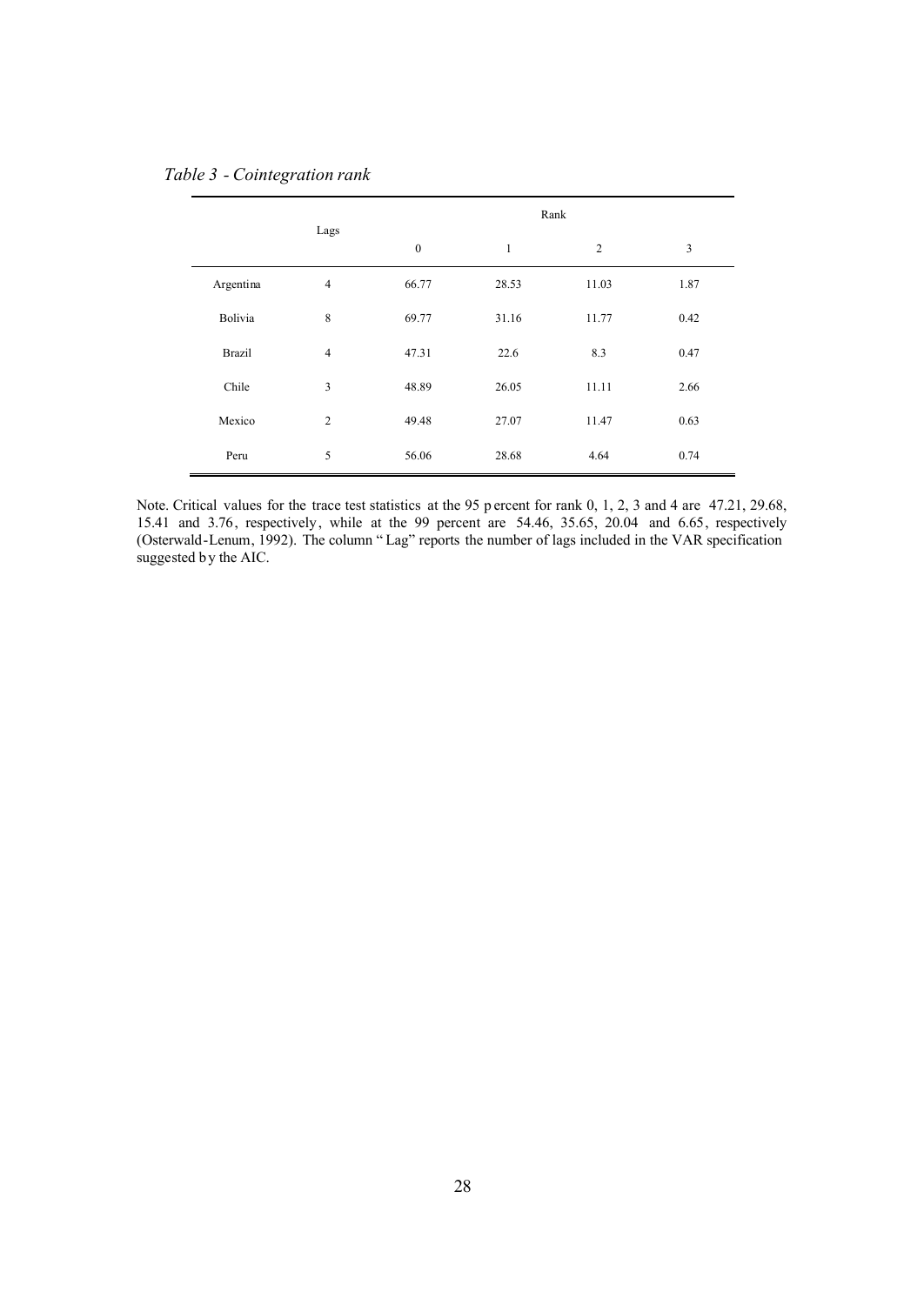|              | Individual shocks |            |           |               |        | Nature of shocks |  |
|--------------|-------------------|------------|-----------|---------------|--------|------------------|--|
|              |                   |            |           |               |        |                  |  |
|              | φ                 | $\upsilon$ | φ         | η             | Supply | Demand           |  |
| $\Delta \pi$ | 82.80             | 1.68       | 11.87     | 3.65          | 84.48  | 15.52            |  |
| $\Delta n$   | 0.96              | 97.46      | 0.37      | 1.21          | 98.42  | 1.58             |  |
| $\Delta z$   | 87.24             | 11.96      | 0.69      | 0.11          | 99.20  | 0.80             |  |
| $\Delta q$   | 16.13             | 8.99       | 60.69     | 14.19         | 25.12  | 74.88            |  |
| System       | 46.78             | 30.02      | 18.41     | 4.79          | 76.81  | 23.19            |  |
|              |                   |            |           | Bolivia       |        |                  |  |
|              | φ                 | $\upsilon$ | φ         | η             | Supply | Demand           |  |
| $\Delta \pi$ | 50.58             | 5.43       | 34.82     | 9.17          | 56.01  | 43.99            |  |
| $\Delta n$   | 7.61              | 91.93      | 0.12      | 0.34          | 99.54  | 0.46             |  |
| $\Delta z$   | 70.68             | 6.14       | 19.16     | 4.02          | 76.82  | 23.18            |  |
| $\Delta q$   | 3.32              | 0.71       | 90.77     | 5.20          | 4.03   | 95.97            |  |
| System       | 33.05             | 26.05      | 36.22     | 4.68          | 59.10  | 40.90            |  |
|              |                   |            |           | <b>Brazil</b> |        |                  |  |
|              | φ                 | $\upsilon$ | φ         | η             | Supply | Demand           |  |
| $\Delta \pi$ | 90.77             | 4.67       | 0.73      | 3.83          | 95.44  | 4.56             |  |
| $\Delta n$   | 67.84             | 26.20      | 2.92      | 3.04          | 94.04  | 5.96             |  |
| $\Delta z$   | 6.90              | 17.83      | 69.03     | 6.24          | 24.73  | 75.27            |  |
| $\Delta q$   | 22.73             | 61.64      | 0.48      | 15.15         | 84.37  | 15.63            |  |
| System       | 47.06             | 27.59      | 18.29     | 7.07          | 74.65  | 25.36            |  |
|              |                   |            |           | Chile         |        |                  |  |
|              | φ                 | $\upsilon$ | $\varphi$ | η             | Supply | Demand           |  |
| $\Delta \pi$ | 20.06             | 47.70      | 6.02      | 26.22         | 67.76  | 32.24            |  |
| $\Delta n$   | 11.56             | 82.91      | 0.28      | 5.25          | 94.47  | 5.53             |  |
| $\Delta z$   | 43.83             | 6.77       | 1.69      | 47.71         | 50.60  | 49.40            |  |
| $\Delta q$   | 23.76             | 27.85      | 34.82     | 13.57         | 51.61  | 48.39            |  |
| System       | 24.80             | 41.31      | 10.70     | 23.19         | 66.11  | 33.89            |  |
|              |                   |            |           | Mexico        |        |                  |  |
|              | φ                 | $\upsilon$ | $\phi$    | η             | Supply | Demand           |  |
| $\Delta \pi$ | 86.20             | 0.65       | 0.97      | 12.18         | 86.85  | 13.15            |  |
| $\Delta n$   | 2.49              | 95.96      | 0.07      | 1.48          | 98.45  | 1.55             |  |
| $\Delta z$   | 70.92             | 25.75      | 2.52      | 0.81          | 96.67  | 3.33             |  |
| $\Delta q$   | 17.52             | 1.63       | 78.35     | 2.50          | 19.15  | 80.85            |  |
| System       | 44.28             | 31.00      | 20.48     | 4.24          | 75.28  | 24.72            |  |
|              |                   |            |           | Peru          |        |                  |  |
|              | φ                 | $\upsilon$ | φ         | η             | Supply | Demand           |  |
| $\Delta \pi$ | 67.42             | 22.32      | 2.86      | 7.40          | 89.74  | 10.26            |  |
| $\Delta n$   | 67.32             | 25.31      | 3.78      | 3.59          | 92.63  | 7.37             |  |
| $\Delta z$   | 7.35              | 13.03      | 64.80     | 14.82         | 20.38  | 79.62            |  |
| $\Delta q$   | 23.35             | 39.07      | 21.05     | 16.53         | 62.42  | 37.58            |  |
| System       | 41.36             | 24.93      | 23.12     | 10.59         | 66.29  | 33.71            |  |

*Table 4 - Forecast error variance decomposition*

Note. Average p ercentage contribution of each structural shock in explaining variable fluctuations over a simulation horizon of 20 quarters . φ, υ, φ, η indicate relative p roductivity, relative labour, relative fiscal and relative preference shocks, respectivel y. The column "Suppl y" is the aggregate contribu tion of φ and υ disturbances. The column "Demand" is the aggregate contribution of ϕ and η disturbances. The row "System" indicate s the average contribution of individual shocks and aggregate disturbances , disentangled according to their nature, for the whole s ystem.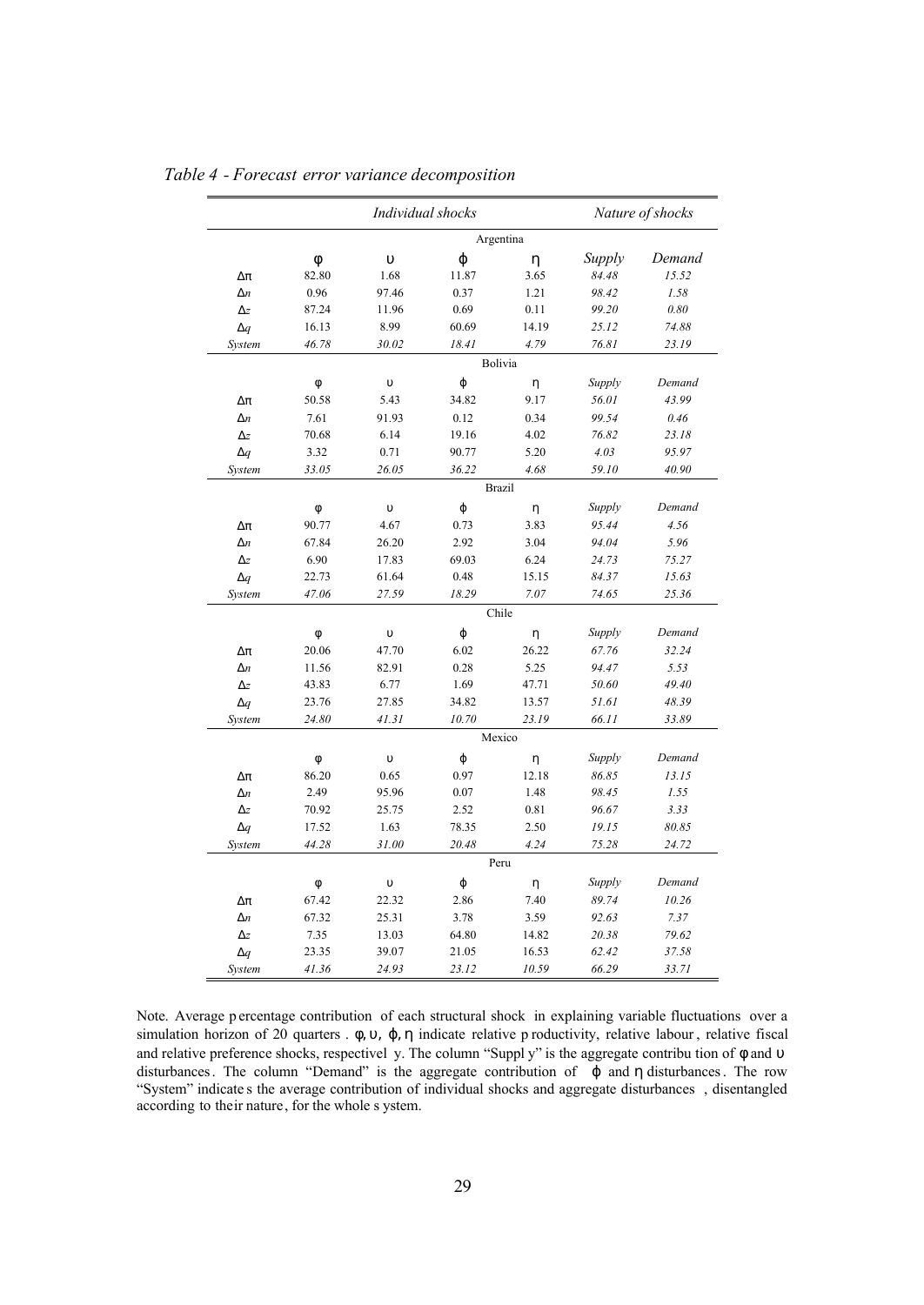|                |       | Individual shocks |       |       |        | Nature of shocks |  |  |
|----------------|-------|-------------------|-------|-------|--------|------------------|--|--|
|                | φ     | $\upsilon$        | φ     | η     | Supply | Demand           |  |  |
| Argentina      | 19.07 | 24.65             | 35.35 | 20.93 | 43.72  | 56.28            |  |  |
| <b>Bolivia</b> | 5.21  | 2.90              | 73.36 | 18.53 | 8.11   | 91.89            |  |  |
| <b>Brazil</b>  | 15.51 | 39.87             | 1.25  | 43.37 | 55.38  | 44.62            |  |  |
| Chile          | 39.11 | 21.89             | 32.53 | 6.47  | 61.00  | 39.00            |  |  |
| Mexico         | 10.98 | 2.04              | 80.85 | 6.13  | 13.02  | 86.98            |  |  |
| Peru           | 17.82 | 27.11             | 21.02 | 34.05 | 44.93  | 55.07            |  |  |

*Table 5 - Historical decomposition*

Note. Percentage contribution of each structural shock in explaining the historical variance of the real exchange rate quarterly changes. φ, υ, φ, η indicate relative pr oductivity, relative labour, relative fiscal and relative preference shocks, respectively. The column "Suppl y" is the aggregate contribution of φ and υ disturbances. The column "Demand" is the aggregate contribution of ϕ and η disturbances.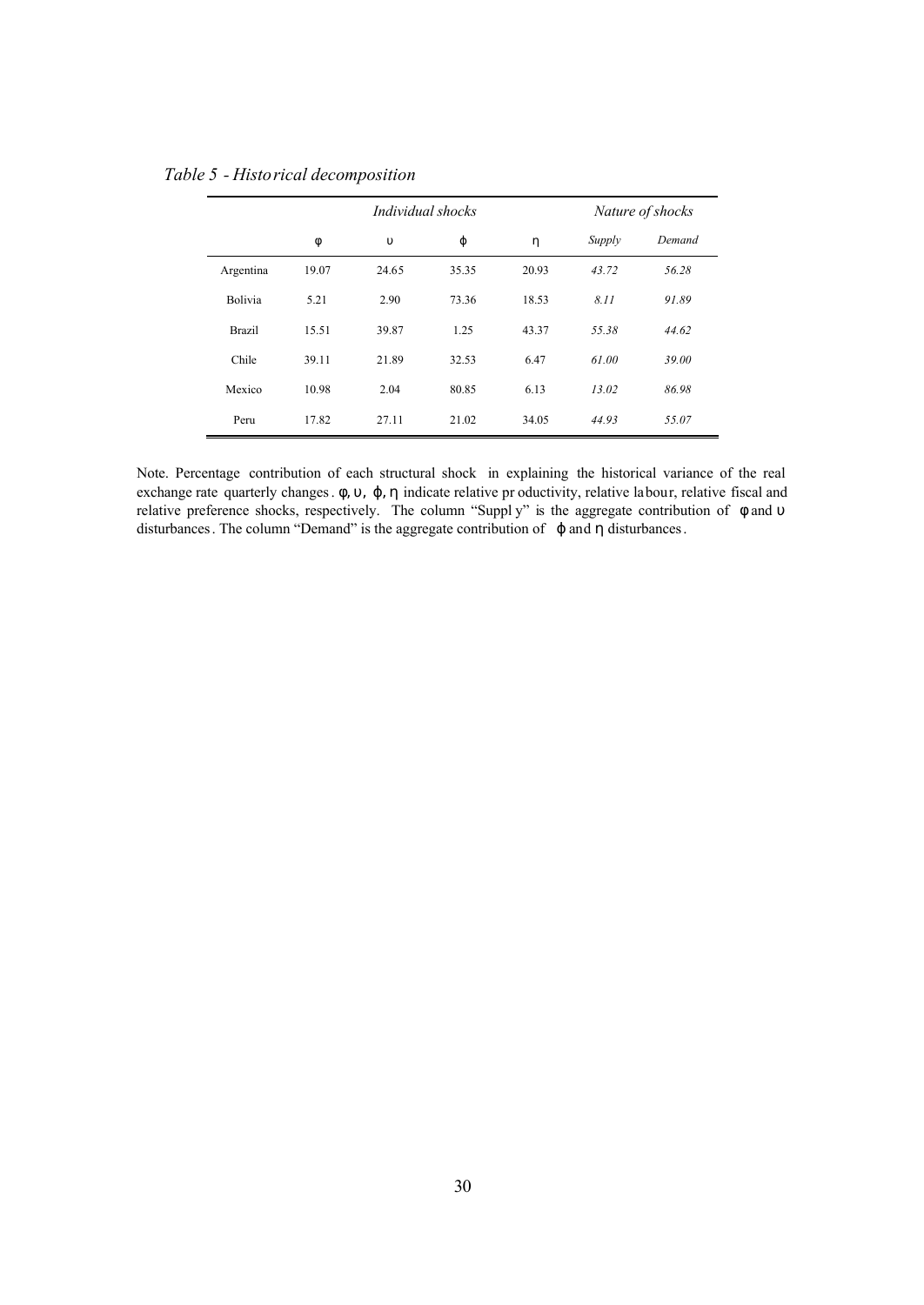|                   | Argentina |               |         |       |  |  |
|-------------------|-----------|---------------|---------|-------|--|--|
|                   | φ         | $\upsilon$    | φ       | η     |  |  |
| Mean              | 19.07     | 22.24         | 38.93   | 19.76 |  |  |
| Std. err. of mean | 0.05      | 0.22          | 0.33    | 0.14  |  |  |
| Minimum           | 18.23     | 19.65         | 34.92   | 17.80 |  |  |
| Maximum           | 20.08     | 25.16         | 42.27   | 21.71 |  |  |
|                   |           |               | Bolivia |       |  |  |
|                   | φ         | $\upsilon$    | φ       | η     |  |  |
| Mean              | 2.59      | 2.53          | 79.07   | 15.81 |  |  |
| Std. err. of mean | 0.11      | 0.03          | 0.36    | 0.24  |  |  |
| Minimum           | 1.98      | 2.08          | 73.36   | 12.33 |  |  |
| Maximum           | 5.21      | 2.93          | 83.57   | 18.88 |  |  |
|                   |           | <b>Brazil</b> |         |       |  |  |
|                   | φ         | $\upsilon$    | φ       | η     |  |  |
| Mean              | 17.65     | 38.03         | 1.09    | 43.22 |  |  |
| Std. err. of mean | 0.16      | 0.17          | 0.01    | 0.17  |  |  |
| Minimum           | 15.44     | 35.14         | 0.84    | 40.22 |  |  |
| Maximum           | 20.18     | 1.25<br>41.18 |         | 46.73 |  |  |
|                   |           |               | Chile   |       |  |  |
|                   | φ         | $\upsilon$    | φ       | η     |  |  |
| Mean              | 39.98     | 22.03         | 31.05   | 6.94  |  |  |
| Std. err. of mean | 0.14      | 0.10          | 0.13    | 0.06  |  |  |
| Minimum           | 38.04     | 20.77         | 28.73   | 6.10  |  |  |
| Maximum           | 42.51     | 23.70         | 32.87   | 7.65  |  |  |
|                   |           | Mexico        |         |       |  |  |
|                   | φ         | $\upsilon$    | φ       | η     |  |  |
| Mean              | 10.32     | 1.87          | 82.70   | 5.11  |  |  |
| Std. err. of mean | 0.03      | 0.02          | 0.12    | 0.08  |  |  |
| Minimum           | 9.87      | 1.66          | 80.85   | 3.93  |  |  |
| Maximum           | 10.98     | 2.17          | 84.53   | 6.13  |  |  |
|                   |           |               | Peru    |       |  |  |
|                   | Φ         | $\upsilon$    | φ       | η     |  |  |
| Mean              | 22.29     | 30.68         | 14.37   | 32.66 |  |  |
| Std. err. of mean | 0.29      | 0.31          | 0.45    | 0.17  |  |  |
| Minimum           | 17.82     | 26.24         | 11.20   | 30.49 |  |  |
| Maximum           | 24.31     | 33.18         | 21.31   | 35.56 |  |  |

## *Table 6 - Historical decomposition – Rolling Method*

Note. Percentage c ontribution of each stru ctural shock in explaining the historical variance of the real exchange rate quarterl y changes.  $\phi$ ,  $\nu$ ,  $\phi$ ,  $\eta$  indicate relative productivity, relative labour, relative fiscal and relative preference shocks, respectively. Summary statistics computed over simulation windows of increasing size, extended by a datapoint at a time, are reported by row s. All windows start with the first available observation , but they have different ending quarters. The smallest wi ndow covers the period up to 1994*q*4, while the large st window embraces the entire sample span .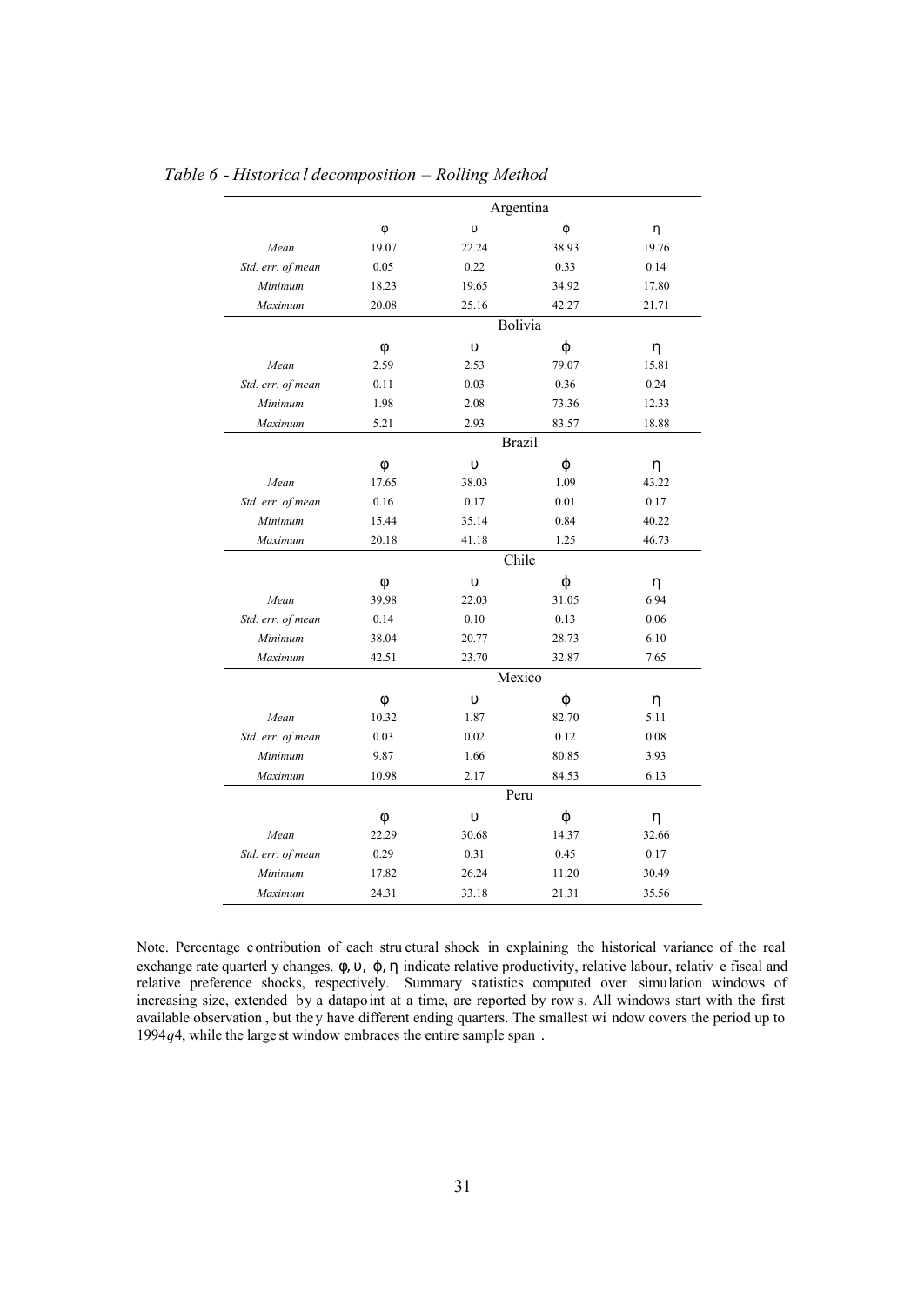|               | Model specification |        |        |  |  |  |
|---------------|---------------------|--------|--------|--|--|--|
|               | <i>FD</i>           | HP     | LD     |  |  |  |
| Argentina     | [0.01]              | [0.24] | [0.00] |  |  |  |
| Bolivia       | $[0.30]$            | [0.00] | [0.00] |  |  |  |
| <b>Brazil</b> | [0.00]              | [0.00] | [0.00] |  |  |  |
| Chile         | [0.09]              | [0.54] | [0.45] |  |  |  |
| Mexico        | [0.10]              | [0.41] | [0.00] |  |  |  |
| Peru          | [0.00]              | [0.65] | [0.00] |  |  |  |

*Table 7 – Robustness Analys is - Model specification*

Note. p-values from a  $\chi^2$ -distributed LR over-identifying test with one degree of freedom are reported in squared brackets. FD, HP and LD indicates first differences, HP (Hodrick and Prescott, 1997) and lin ear detrending filters, respectivel y.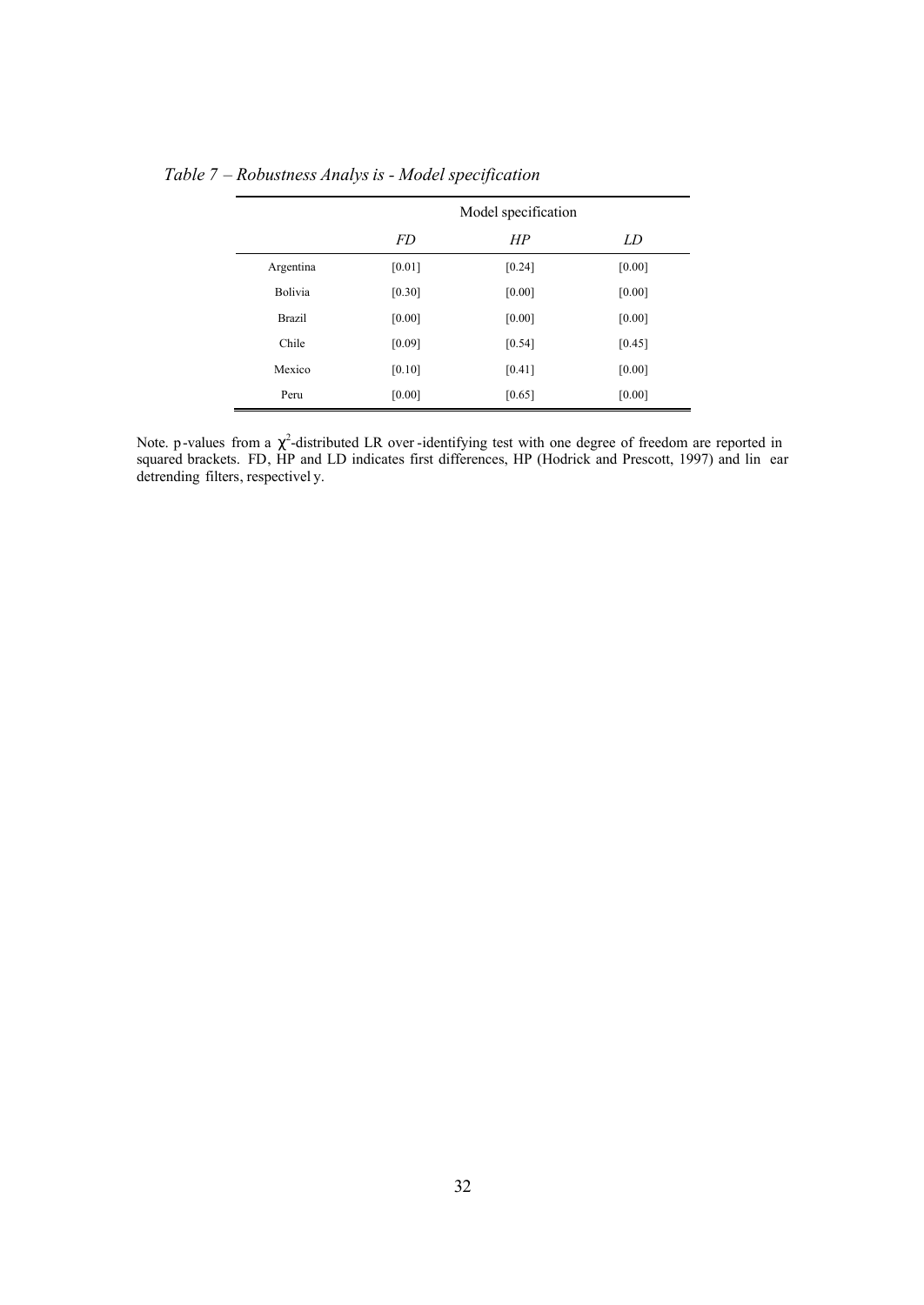|                | Model specification |       |                  |       |                  |       |  |  |
|----------------|---------------------|-------|------------------|-------|------------------|-------|--|--|
|                | <i>FD</i>           |       | HP               |       | LD               |       |  |  |
|                | Demand<br>shocks    | φ     | Demand<br>shocks | φ     | Demand<br>shocks | φ     |  |  |
| Argentina      | 79.31               | 2.20  | 83.02            | 6.62  | 43.17            | 14.22 |  |  |
| <b>Bolivia</b> | 94.48               | 21.24 | 82.46            | 12.26 | 89.05            | 7.64  |  |  |
| <b>Brazil</b>  | 85.26               | 30.37 | 42.64            | 14.89 | 60.52            | 25.66 |  |  |
| Chile          | 79.85               | 5.13  | 82.16            | 30.23 | 45.01            | 3.05  |  |  |
| Mexico         | 91.51               | 7.61  | 63.33            | 4.18  | 17.29            | 2.06  |  |  |
| Peru           | 89.23               | 5.52  | 45.60            | 0.40  | 27.78            | 2.06  |  |  |

*Table 8 – Robustness Analys is - Forecast error variance decompositions* 

Note. Average percentage contribution of demand and relative fiscal shocks (φ) in explaining real exchange rate fluctuations at different cyclical frequencies over a simulation horizon of 20 quarters . FD, HP and LD indicates first differences, HP (Hodrick and Prescott , 1997) and linear detrending filters, respectivel y.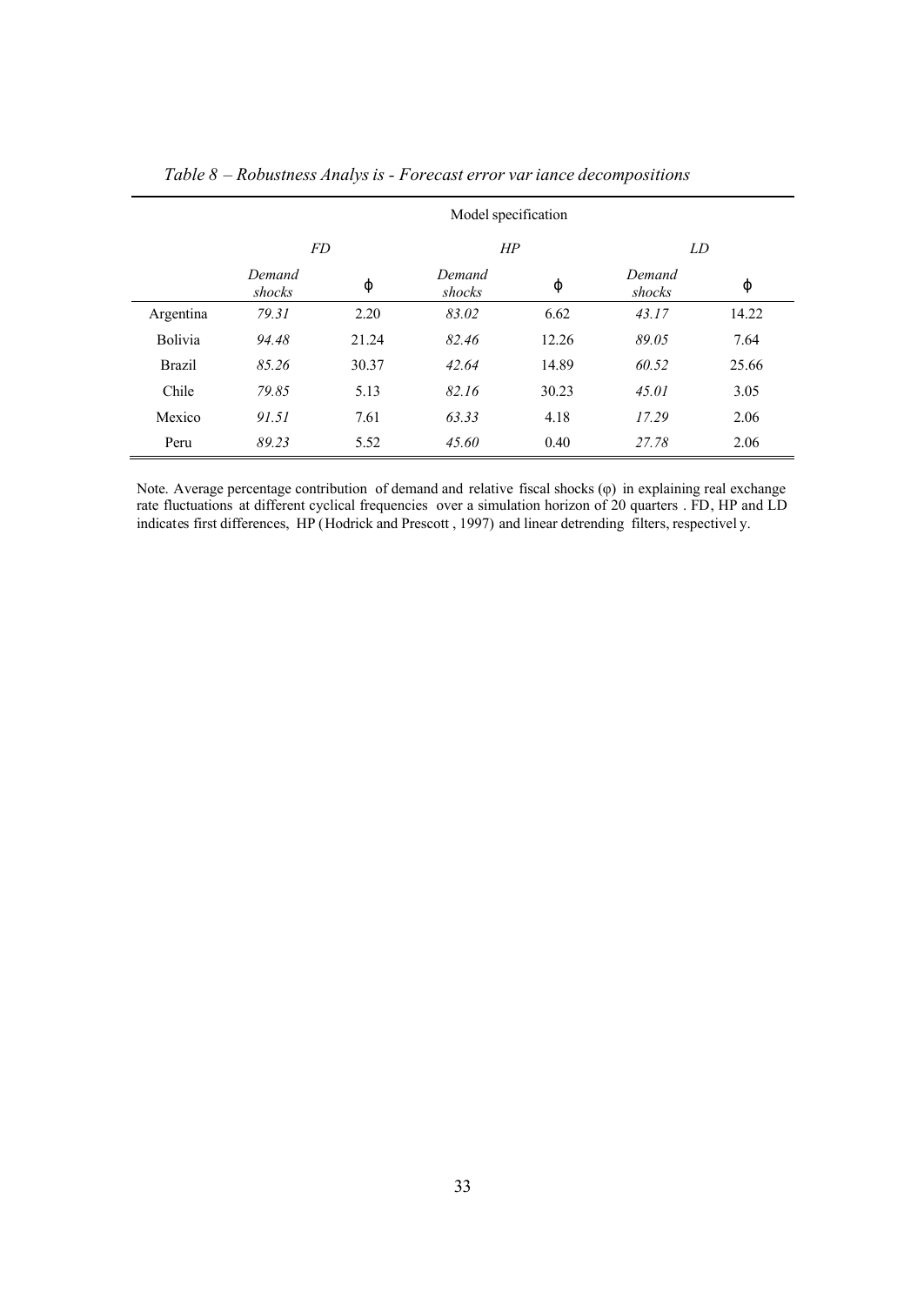

*Figure 1 – Response of the real exchange rate to a fiscal shock*

Note. Response of the real exchange rate to a relative fiscal shock. The vertical axis de notes changes from the pre-shock level (solid lines). The horizontal axis indicates quarters after the shocks. Confidence bounds (dashed lines) are generated b y Monte Carlo with 50 00 replications.